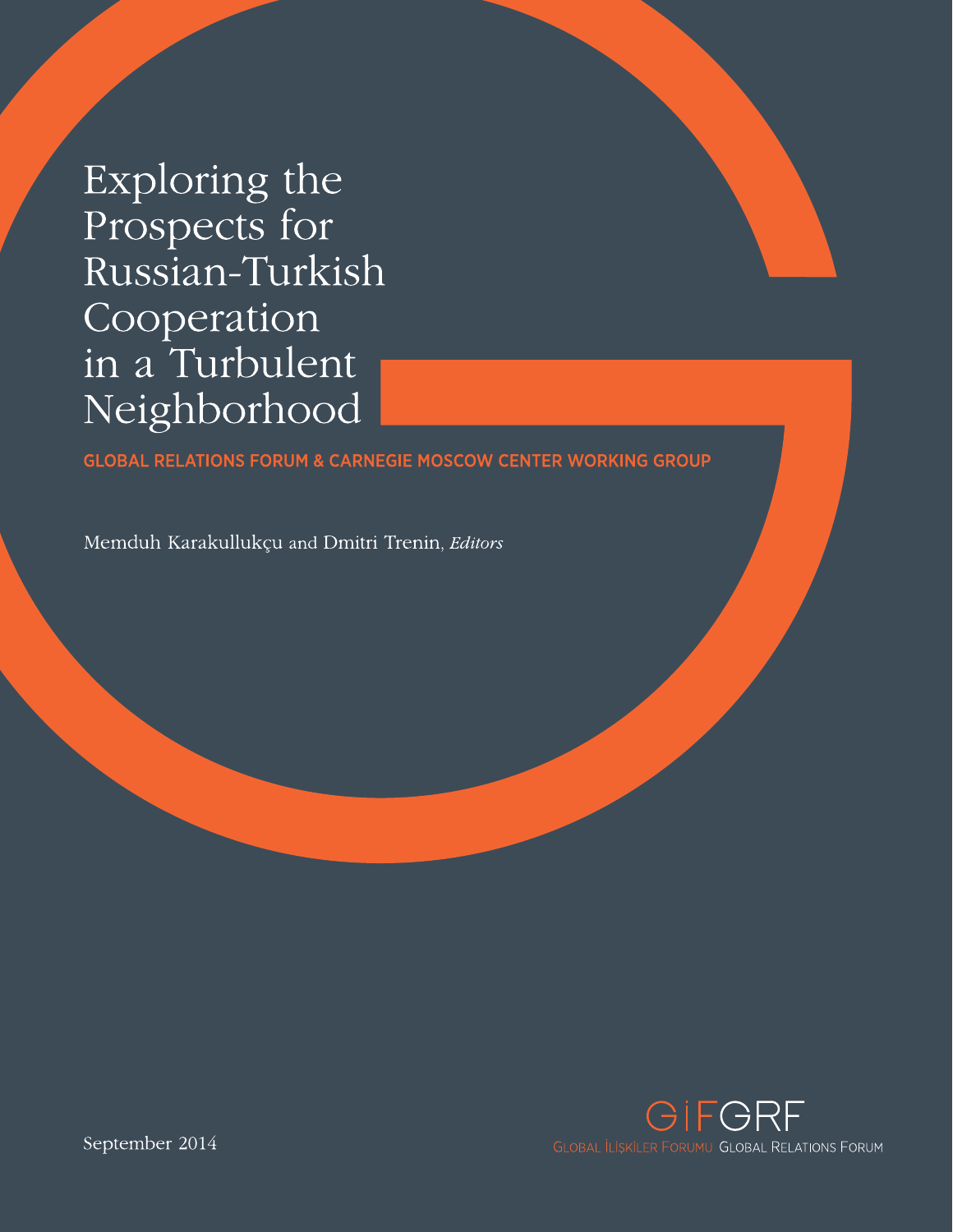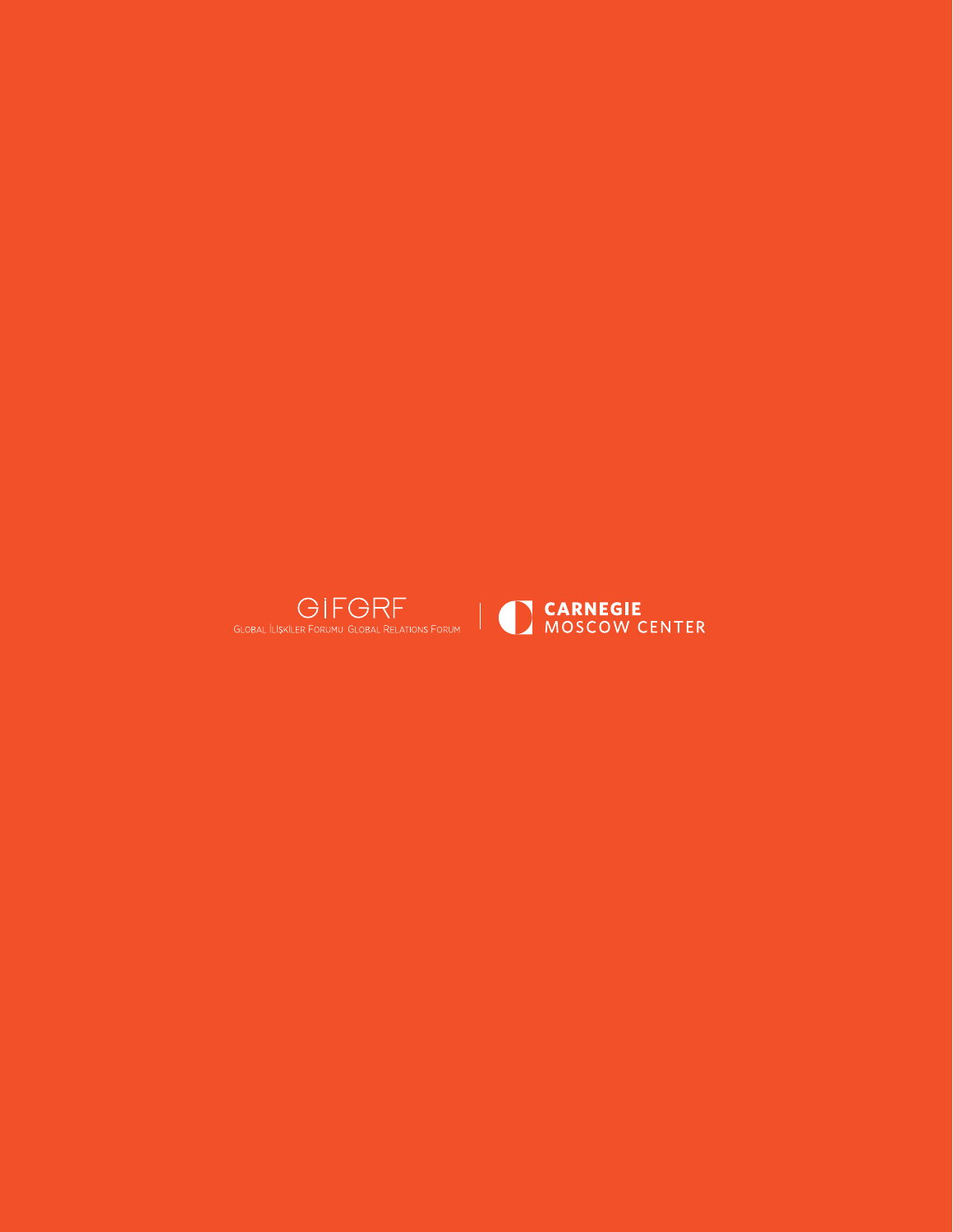# Exploring the Prospects for Russian-Turkish Cooperation in a Turbulent Neighborhood

Memduh Karakullukçu and Dmitri Trenin, *Editors* GLOBAL RELATIONS FORUM & CARNEGIE MOSCOW CENTER WORKING GROUP

**SEPTEMBER 2014**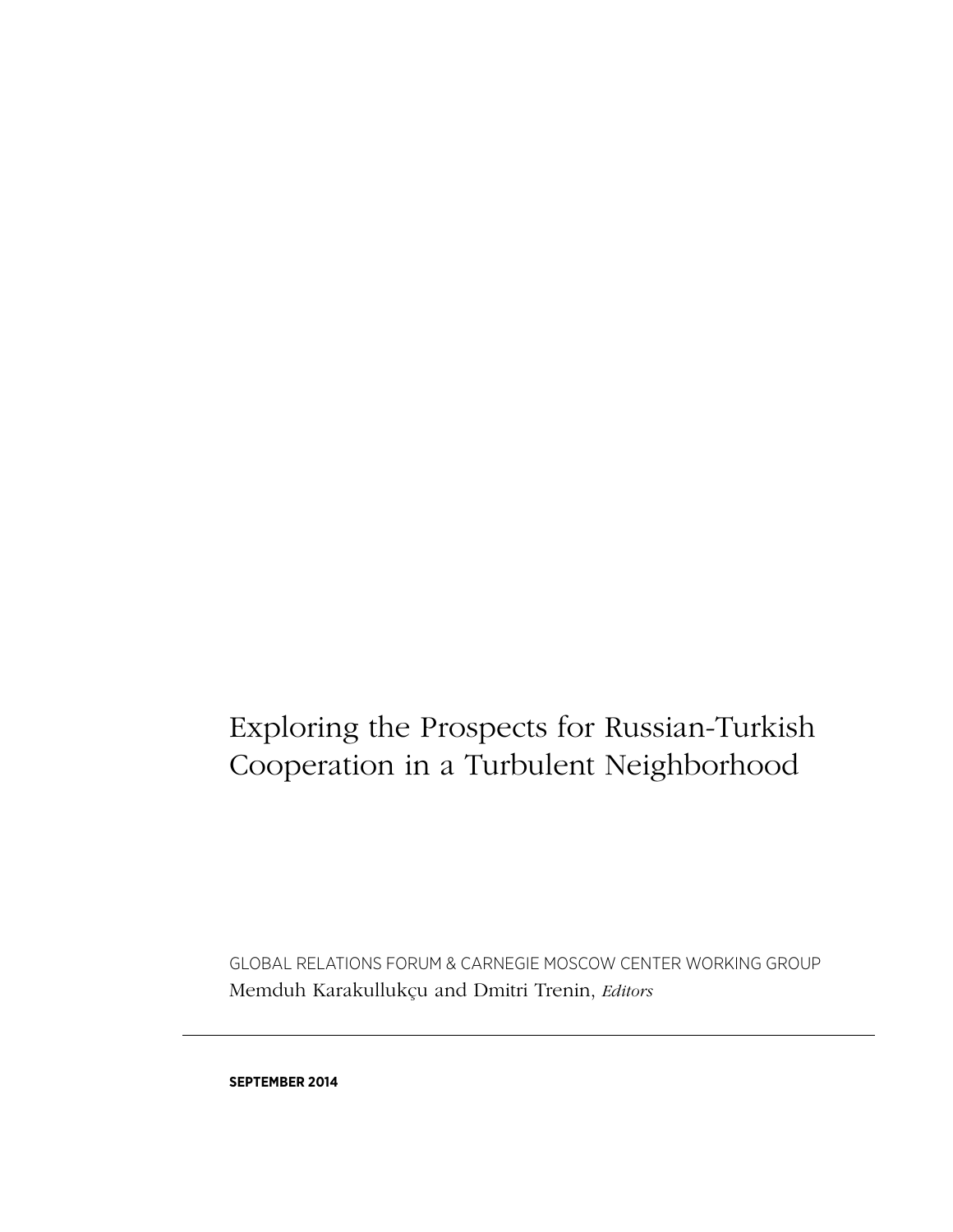Global Relations Forum-Carnegie Moscow Center

#### Exploring the Prospects for Russian-Turkish Cooperation in a Turbulent Neighborhood

September 2014

*This is a joint report prepared by Carnegie Moscow Center and Global Relations Forum (GRF) but the final text is published by the two institutions in their respective formats.* 

© 2014 Global Relations Forum and Carnegie Endowment for International Peace. All rights reserved.

The financial rights to and the right to publish, adapt, disseminate and reproduce this report belong to Global Relations Forum. This report shall not be reproduced, disseminated, printed or stored in any retrieval system, either in part, in its entirety or condensed form, whether by photocopy, facsimile, electronic mail or any other means without written permission of the publisher.

ISBN: 978-605-62546-4-2 Publisher Certificate No: 22780

Printed in Turkey PrintCenter, Istanbul. *www.printcenter.com.tr*

Please direct inquiries to:

GLOBAL RELATIONS FORUM Yapı Kredi Plaza D Blok Levent 34330 Istanbul, Turkey T: +90 212 339 71 51 F: +90 212 339 61 04 *www.gif.org.tr | info@gif.org.tr*

This publication can be downloaded at no cost at Carnegie.ru and gif.org.tr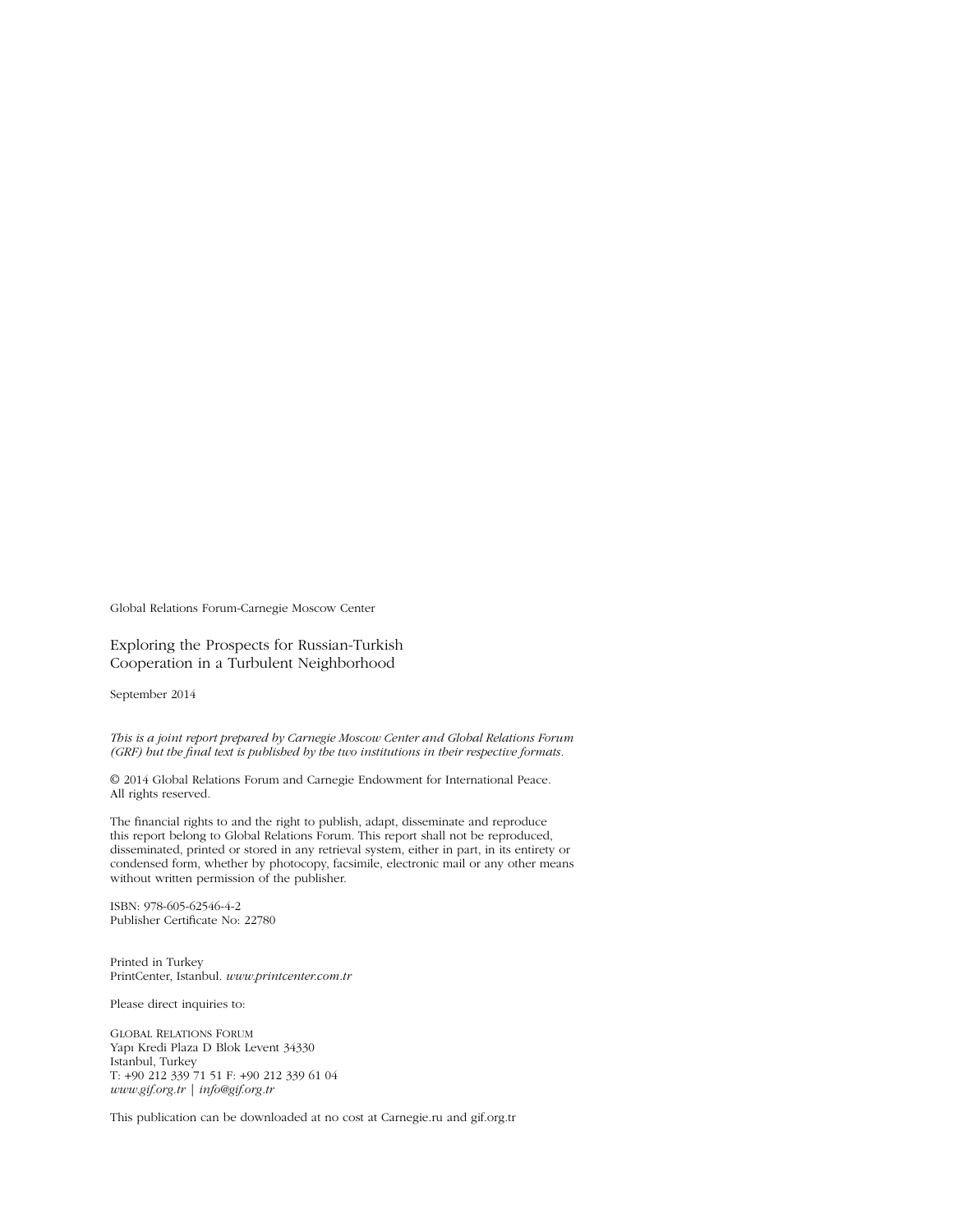# **Contents**

| <b>About GRF and CMC</b>                           | iv           |
|----------------------------------------------------|--------------|
| Working Group on Russian-Turkish Cooperation       | V            |
|                                                    |              |
|                                                    |              |
| Summary                                            | $\mathbf{1}$ |
|                                                    |              |
| Prologue                                           | $\mathbf{2}$ |
| Introduction                                       | 5            |
|                                                    |              |
| The Arab Spring and the Rise of Regional           | 7            |
| <b>Instability, Including Terrorist Activities</b> |              |
|                                                    |              |
| Engaging in the Middle East Peace Process          | 9            |
|                                                    |              |
| Iran and Nuclear Nonproliferation                  | 10           |
|                                                    | 12           |
| Afghanistan and Regional Stability                 |              |
| <b>Central Asia and Regional Development</b>       | 14           |
|                                                    |              |
| <b>Conflict Resolution in the South Caucasus</b>   | 15           |
|                                                    |              |
| <b>Conclusion and Recommendations</b>              | 19           |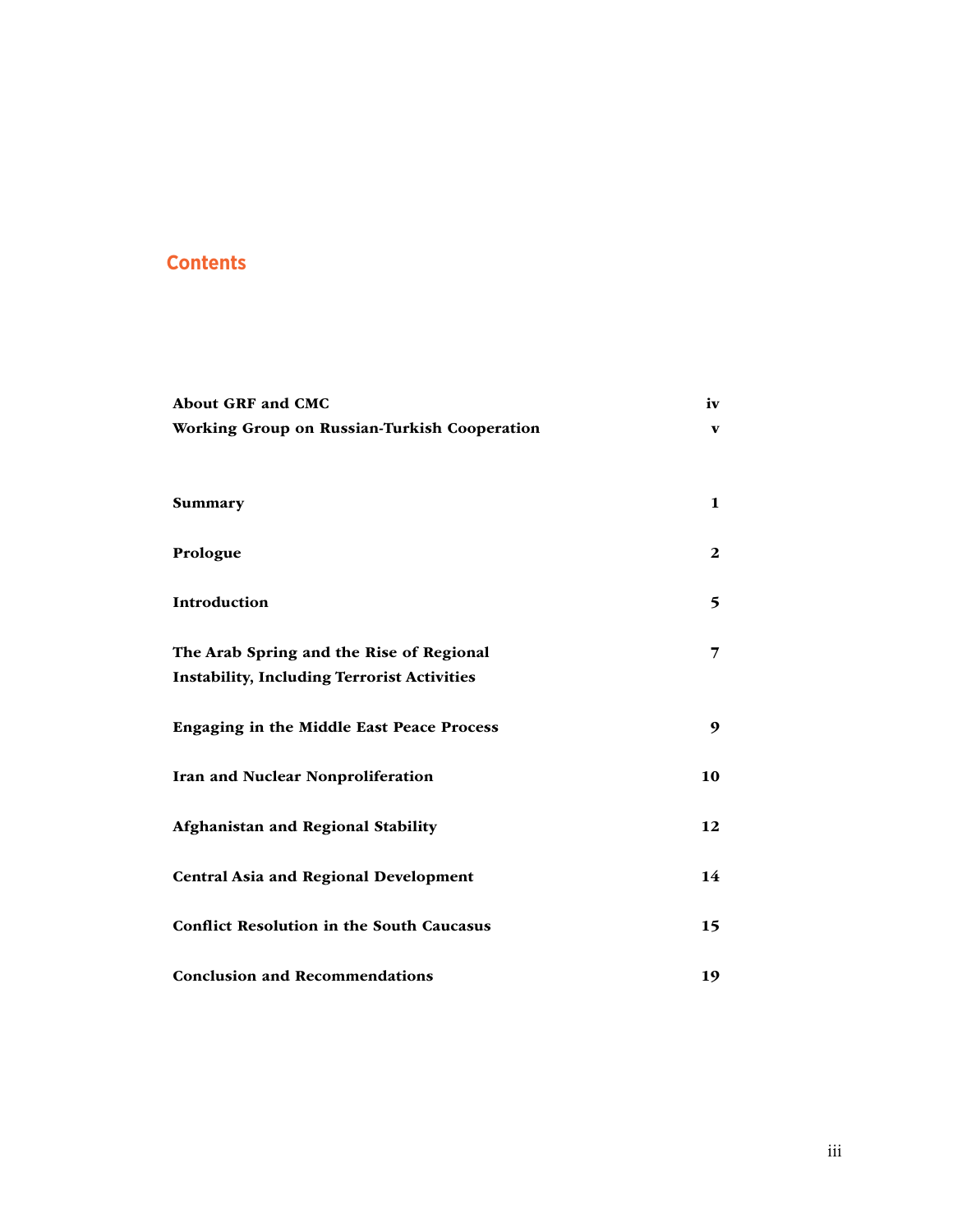#### **Global Relations Forum**

*Global Relations Forum (GRF),* founded in 2009 with the support of prominent Turkish leaders in business, government and academia, is an independent, nonprofit membership association committed to being a platform for engaging, informing, and stimulating its members and all interested individuals in all matters related to international affairs and global issues.

GRF intends to advance a culture that rewards the fertile tension between passion for intellectual diversity and dedication to innovative and objective synthesis. It nurtures uninhibited curiosity, analytic inquiry, rational debate, and constructive demeanor as the elemental constituents in all its endeavors. It contributes to the shared understanding of and aspiration for humanity's path to peace, prosperity, and progress as an accessible, inclusive, and fair process for all.

#### **Carnegie Moscow Center**

Established in 1994 by the *Carnegie Endowment for International Peace,* the *Carnegie Moscow Center* brings together senior researchers from across the Russian political spectrum and Carnegie's global centers to provide a free and open forum for the discussion and debate of critical national, regional, and global issues.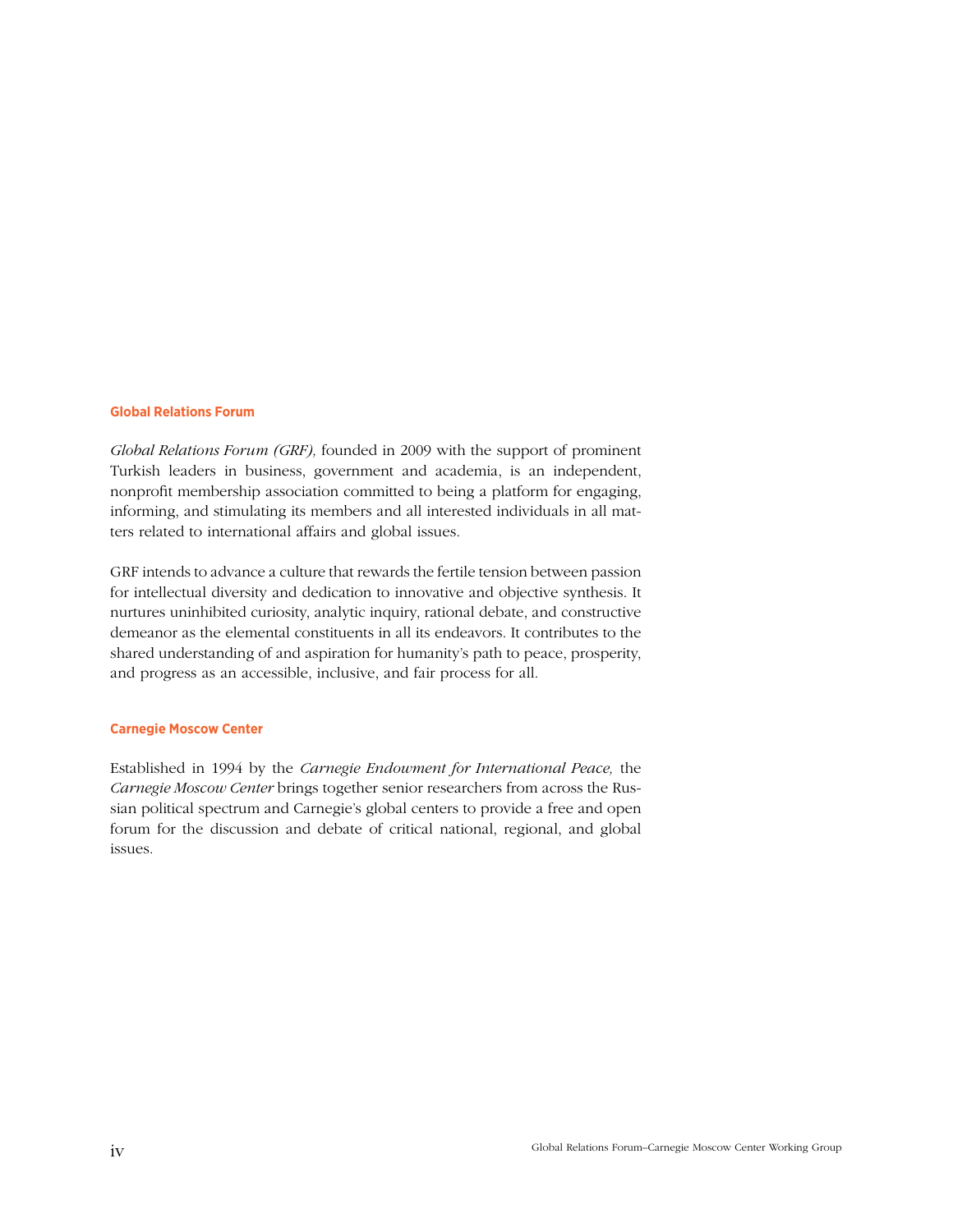## **Working Group on Russian-Turkish Cooperation**

In 2013, *Global Relations Forum* in Istanbul and the *Carnegie Moscow Center* established a Working Group dedicated to exploring the potential for regional cooperation between Turkey and Russia. The Working Group was tasked with generating new thinking on how cooperation between the two countries could be practically advanced. It aims to facilitate a better understanding of the mutual interests in bilateral relations and to help build a more practical working relationship. The Working Group includes former senior government officials, diplomats, military officers, and leading experts from both countries. From the outset, members of the group have been working as one team. This paper is a product of their cooperation.

#### **Project Leaders**

Memduh Karakullukçu, vice chairman and president, Global Relations Forum (GRF), Istanbul Dmitri Trenin, director, Carnegie Moscow Center

#### **Working Group Members**

Anatoly Adamishin, former deputy foreign minister of the Russian Federation

Nigar Ağaoğulları, GRF director of studies

Ertuğrul Apakan (group member until February 2014), ambassador (Ret.); former undersecretary of the Ministry of Foreign Affairs of the Republic of Turkey; former permanent representative of the Republic of Turkey to the United Nations; GRF member

Mustafa Aydın, rector of Kadir Has University; GRF member

Evgeny Buzinsky, lieutenant general (Ret.); former chief, External Relations Directorate, Russian Ministry of Defense

Salim Dervişoğlu, admiral (Ret.); former commander in chief of the Turkish Naval Forces; GRF member Sönmez Köksal, ambassador (Ret.); former undersecretary of the Turkish National Intelligence Organization; GRF member

Alexey Malashenko, scholar-in-residence, Carnegie Moscow Center

**Ümit Pamir,** ambassador (Ret.); former permanent representative of the Republic of Turkey to the United Nations; former permanent representative of Turkey to NATO; GRF member

Pavel Shlykov, senior research fellow, Institute of Asian and African Studies, Moscow State University

**İlter Türkmen,** ambassador (Ret.); former minister of foreign affairs of the Republic of Turkey; former commissioner general of UNRWA (United Nations Relief and Works Agency); GRF member

Adnan Vatansever, rapporteur and associate expert for GRF "Turkey-Russia" projects; senior lecturer at King's College London; nonresident senior fellow at Atlantic Council's Eurasian Energy Futures Initiative

Yaşar Yakış, ambassador (Ret.); former minister of foreign affairs of the Republic of Turkey; president of STRATİM (Center for Strategic Communication); GRF member

Irina Zvyagelskaya, leading scholar, Institute of Oriental Studies, Russian Academy of Sciences, Moscow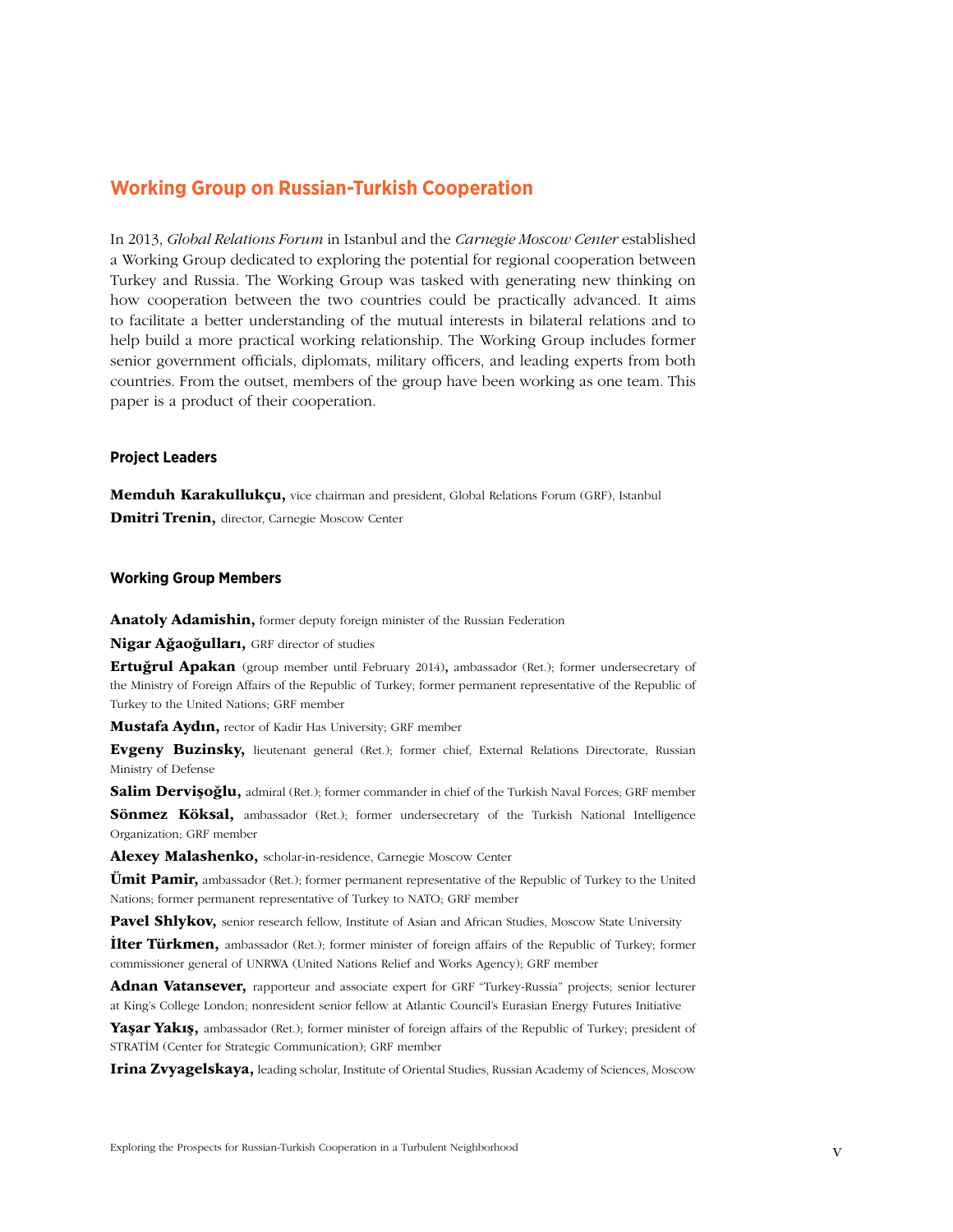*"Turkey and Russia share an extensive neighborhood, interacting with each other on a vast swath of geography stretching between the Black Sea and Central Asia, and between the Persian Gulf and the Mediterranean. As two important players, they have the opportunity to positively shape the future of these regions by contributing to their peace, stability, and growing prosperity."*

- Global Relations Forum & Carnegie Moscow Center Working Group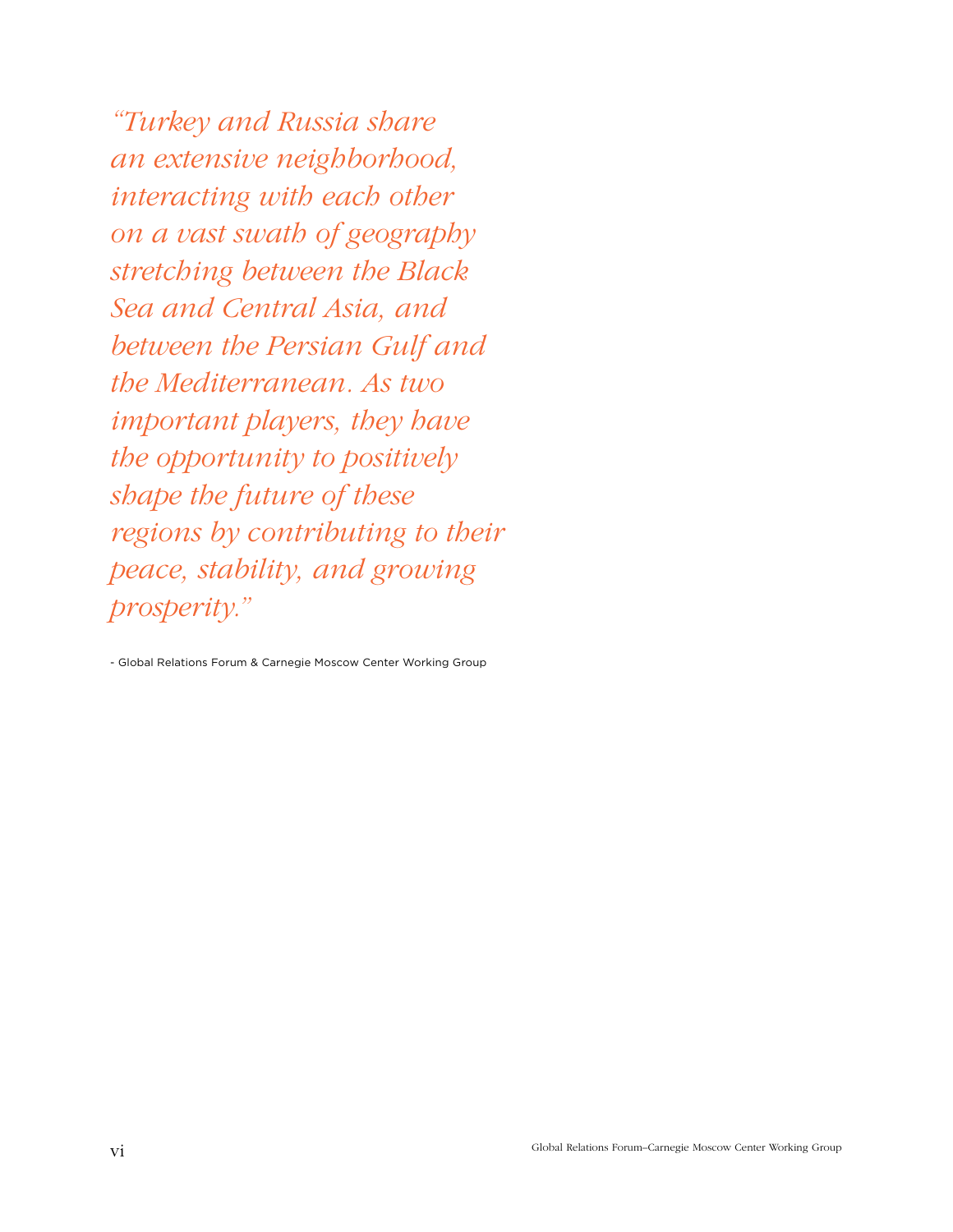# **Summary**

Even though tensions over Ukraine will inevitably cast a shadow over the bilateral relationship, Russia and Turkey—a NATO member—continue to share a range of important interests. Indeed, there are a number of areas in which the two can work together in their common neighborhood, which stretches from the South Caucasus and the Levant to Central Asia and Afghanistan. A high-level working group on Russian-Turkish regional cooperation has sketched a forward-looking approach for Russia and Turkey in tackling regional challenges.

#### **Key Issues**

- Russia and Turkey's vast common neighborhood is a source of multiple threats, including terrorism, extremism, and drug trafficking, which can affect both countries.
- Both countries have compelling reasons to work together to promote geopolitical and social stability and economic prosperity in their overlapping neighborhoods, particularly in the South Caucasus and Central Asia.
- Moscow and Ankara have their differences on regional issues, rooted in their respective national interests, outlooks, and perceptions. Yet, they can manage those differences with a modicum of goodwill, shared respect for the tenets of international law and states' territorial integrity, regular and open dialogue between their political leaderships, and support from both countries' elites and societies.

#### **Next Steps for Russia and Turkey**

- Russia and Turkey should work together to enhance stability in the South Caucasus, particularly on issues related to the conflicts over Nagorno-Karabakh, Abkhazia, and South Ossetia.
- Moscow and Ankara should strive to find a political solution to the conflict in Syria. Such a solution would help lay the foundation for future stability in the region.
- Russia and Turkey need to work to prevent the proliferation of nuclear weapons in the Middle East and to help bring about an acceptable final agreement on Iran's nuclear program between Tehran and its international negotiating partners.
- In Afghanistan and Iraq, both Turkish and Russian interests demand that the two cooperate to combat extremism and help to create political stability.
- Central Asia would benefit from Russia and Turkey working together, rather than at cross-purposes, to enhance the economic well-being of countries in the region and prevent radicalism from undermining regional stability.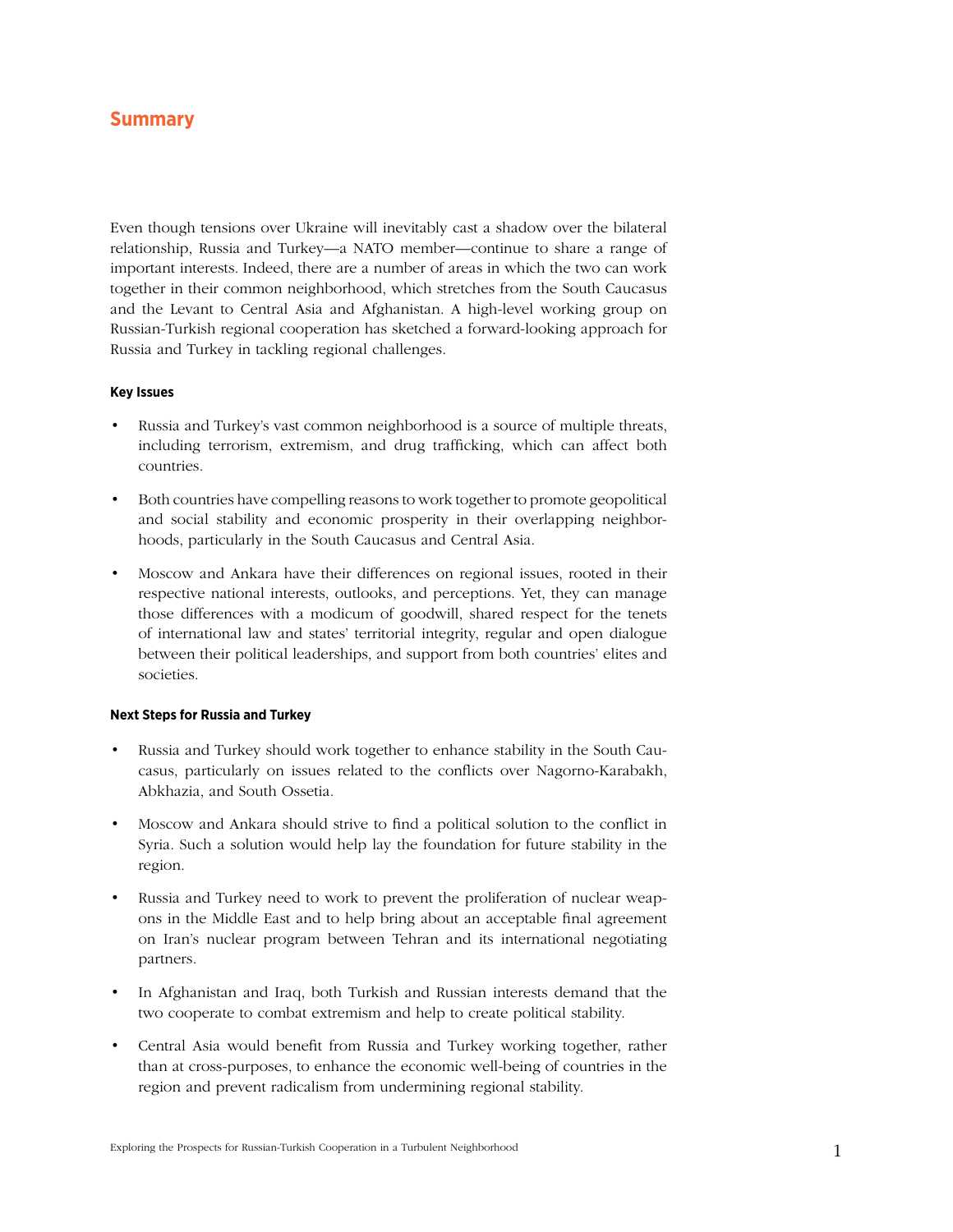# **Prologue**

The crisis over Ukraine, which entered an acute phase in February 2014, has greatly affected Russia's relations with the West. It effectively ended a quarter-century of generally cooperative relations and periodic attempts to integrate Russia into an expanded West. It also opened a new period of antagonistic rivalry and confrontation, particularly between Washington and Moscow. Although the future cannot be foreseen with any certainty, Russia is now likely to focus on itself; its relations with the former Soviet Republics; and its outreach to China and Asia. This has important implications for Russia's neighbors, including Turkey.

Committed to the principle of territorial integrity of states, Turkey has not recognized the Russian Federation's recent incorporation of Crimea, which has altered the geopolitics of the entire Black Sea region. Turkey has been particularly interested in the situation of Crimean Tatars, a sizable minority in the peninsula. Turkey also believes that the security and stability of Ukraine is critical to the region. Turkey has taken due note of the formation of the Eurasian Economic Union of Belarus, Kazakhstan, and Russia, to which Armenia and Kyrgyzstan are due to accede soon. Turkey is a U.S. ally, a member of the North Atlantic Treaty Organization (NATO), and a partner of the European Union (EU), negotiating full membership. The United States and these institutions are significantly hardening their positions vis-à-vis Russia.

Prior to the Ukraine crisis, bilateral relations between Turkey and Russia had gained significant momentum. The two countries had reaffirmed their desire to expand their bilateral trade to \$100 billion within a few years. Russian-Turkish energy cooperation had been proceeding, from the Blue Stream gas pipeline and the South Stream project to the nuclear power station. Economic cooperation in other areas, such as construction, has been moving forward, as is humanitarian, cultural, and intellectual contact. Political dialogue continues all the way up to the top level. Maintaining this momentum in the new environment is a challenge faced by authorities on both sides.

Turkish-Russian relations had thrived in the broad context of cooperative relations between Russia and the West. Reversion to such a cooperative context remains the first-best and thus aspirational scenario for the bilateral relationship. In the absence of that benign trajectory, the two countries will need to reimagine and reshape their present positive relations within a new set of constraints.

Given the breadth of recent cooperation and the wide range of regional concerns shared by the two sides, the underlying dynamic of the bilateral relations is likely to force imaginative steps to sustain its effectiveness as a constructive influence in addressing the broader tensions. In the recent past, both countries have successfully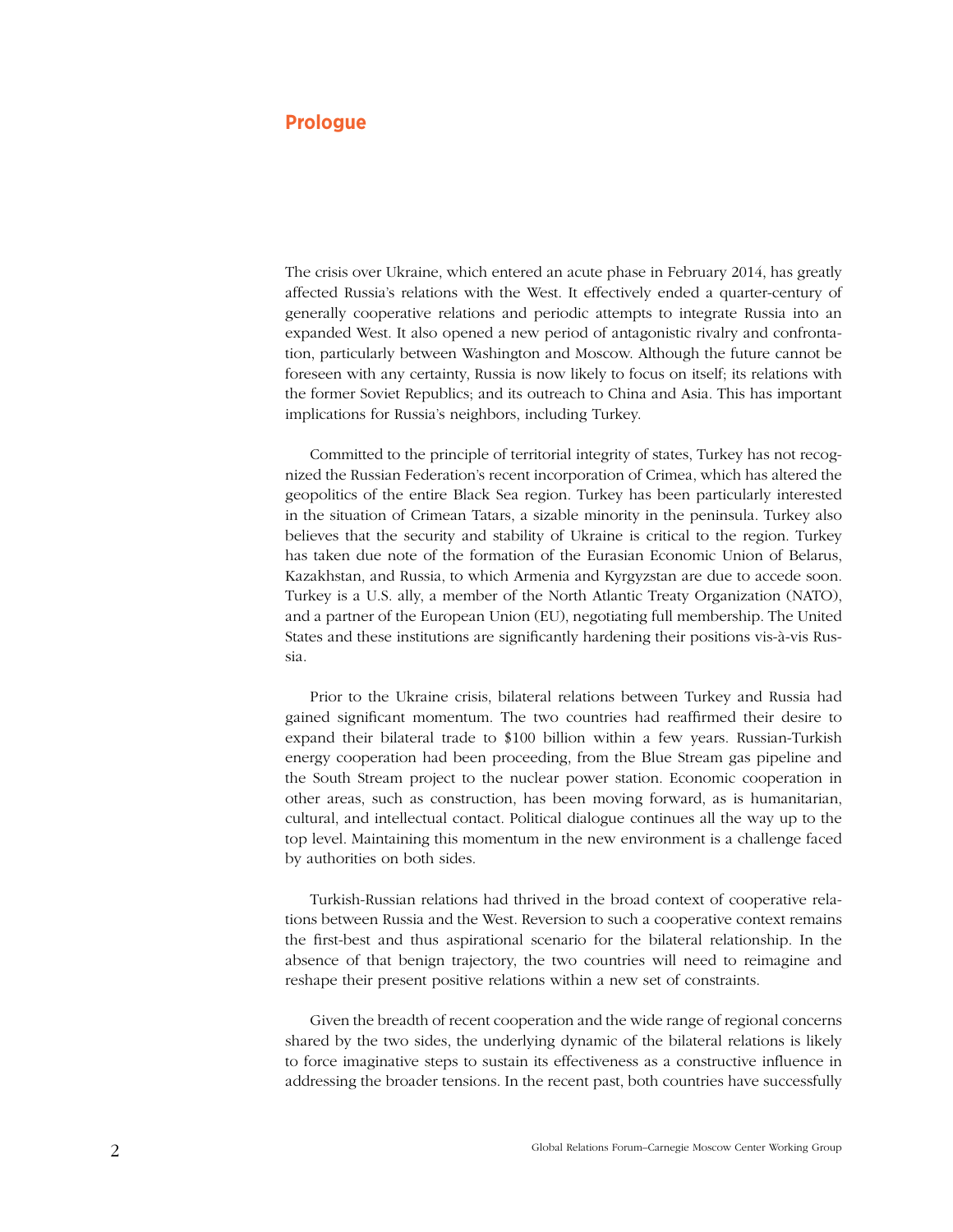shielded the issues of agreement from the issues of divergence; the coming years may require a skillful extension of that strategy.

In this context, it is encouraging to note that compartmentalization may also be taking place between Russia and the United States. Despite the severity of the U.S.-Russian conflict over Ukraine, a fair amount of Russian-American collaboration—in particular, as it relates to the geographical area close to Turkey—has so far survived this crisis. The P5+1 (the United States, Russia, China, the United Kingdom, and France, plus Germany) nuclear talks with Iran continue with Moscow's position unchanged; the Syrian chemical disarmament is virtually complete, even if the United States and Russia stick to their positions as to the way forward for Syria; in Afghanistan, Americans and Russians support the constitutional process; and in the Israeli-Palestinian dispute, Moscow agrees to Washington's role as a peace broker.

In this complex set of moving parts in an unsettled part of the world, we bring to the attention of interested audiences in Turkey, Russia, and elsewhere, the joint report on the potential for Russo-Turkish cooperation in the region of Western Asia where Moscow and Ankara have a range of partially overlapping interests. Addressing those interests in the context of shared respect for the tenets of international law will remain the sine qua non for fulfilling that potential. We hope that such cooperation, in turn, will strengthen regional stability and enhance prosperity.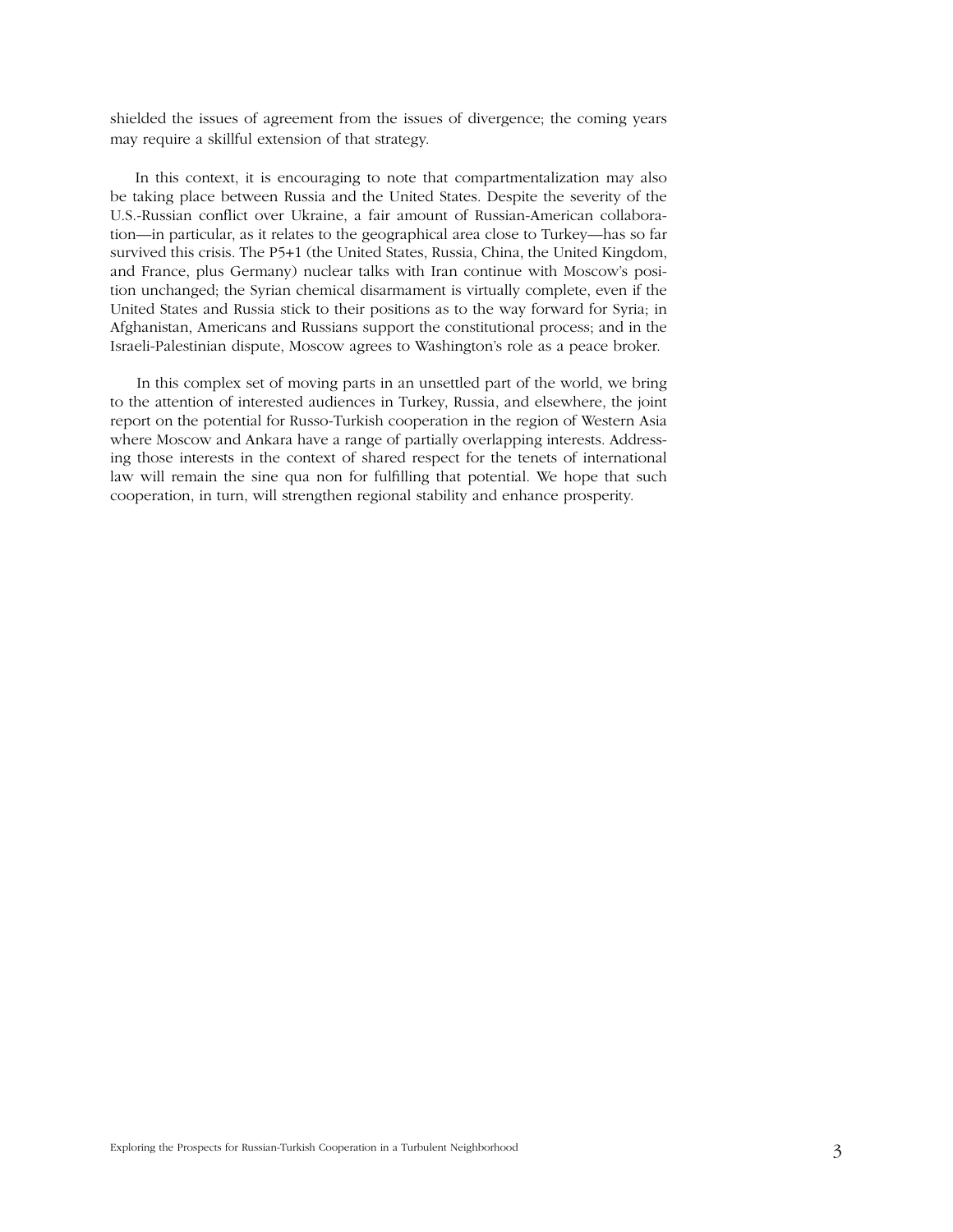*"Turkish-Russian relations had thrived in the broad context of cooperative relations between Russia and the West. Reversion to such a cooperative context remains the first-best and thus aspirational scenario for the bilateral relationship. In the absence of that benign trajectory, the two countries will need to reimagine and reshape their present positive relations within a new set of constraints."*

- Global Relations Forum & Carnegie Moscow Center Working Group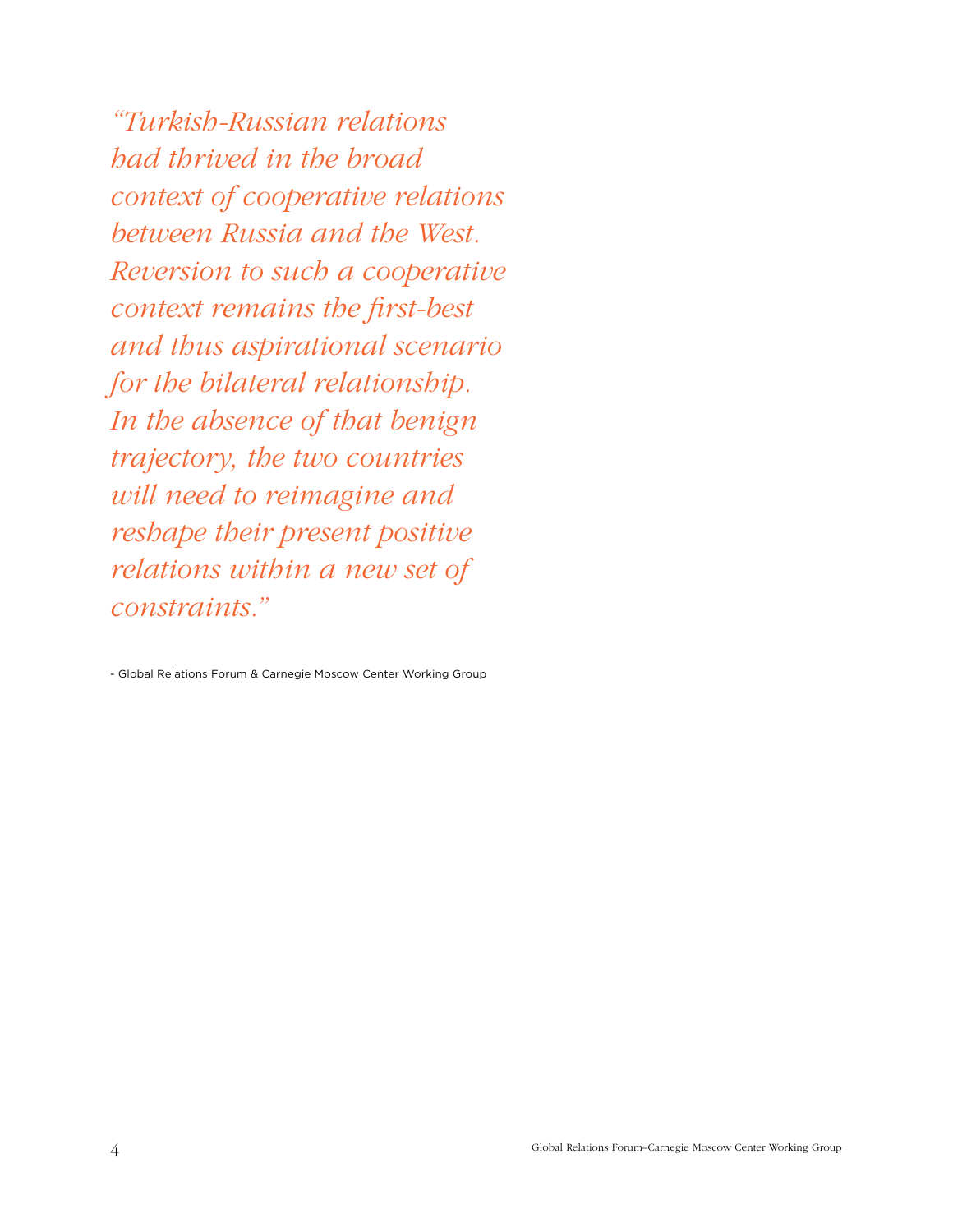# **Introduction**

Turkey and Russia share an extensive neighborhood, interacting with each other on a vast swath of geography stretching between the Black Sea and Central Asia, and between the Persian Gulf and the Mediterranean. As two important players, they have the opportunity to positively shape the future of these regions by contributing to their peace, stability, and growing prosperity.

This opportunity comes at a time when the two countries have taken remarkable steps to reconcile their historical adversity. Having fought more than a dozen wars over five centuries, and despite having been in opposite camps during the Cold War, Russia and Turkey have been able to fundamentally transform their relations in the past twenty-five years. In doing so, they built on the elements of cooperation that existed in their shared history, including in the twentieth century.

Since the mid-1990s, Russo-Turkish political cooperation has been on the rise, driven by close interaction at the very top level. The establishment of the Turkey-Russia High Level Cooperation Council in May 2010 has been a major institutional development that can serve as the prime engine of wider collaboration outside of the strictly bilateral relationship.

This intense diplomacy rests on a solid foundation of extensive commercial and social exchanges between the two countries. The phenomenal growth in those exchanges has resulted from the fundamental changes initiated in the past two decades in each country's economy and society. With Turkey continuing to strive for a more balanced economic interdependence, Russia has become Turkey's second-largest trade partner. In 2013, bilateral trade reached \$32.8 billion. Reciprocal investments have reached \$10 billion. One-fifth of all Russians who vacation abroad—more than 3 million in 2013—go to Turkey. The visa-free travel regime introduced in 2010 has also led to a marked increase of Turkish visitors to Russia, although their number (about 100,000 in 2012) is still comparatively small.

Energy cooperation, going back to the mid-1980s, has served as the backbone for the intensified bilateral exchange. Russia remains Turkey's largest energy supplier, though the one-sided nature of the energy exchange—Russia sells gas and Turkey buys it—has caused some anxiety in Turkey, understandably resulting in attempts to reduce dependence on its principal supplier. In the meantime, Russia has taken a leading role in the planned construction of Turkey's first nuclear power plant. If this undertaking succeeds in addressing Turkey's need for know-how and technology transfer, it has the potential to add another solid dimension to the Moscow-Ankara energy partnership.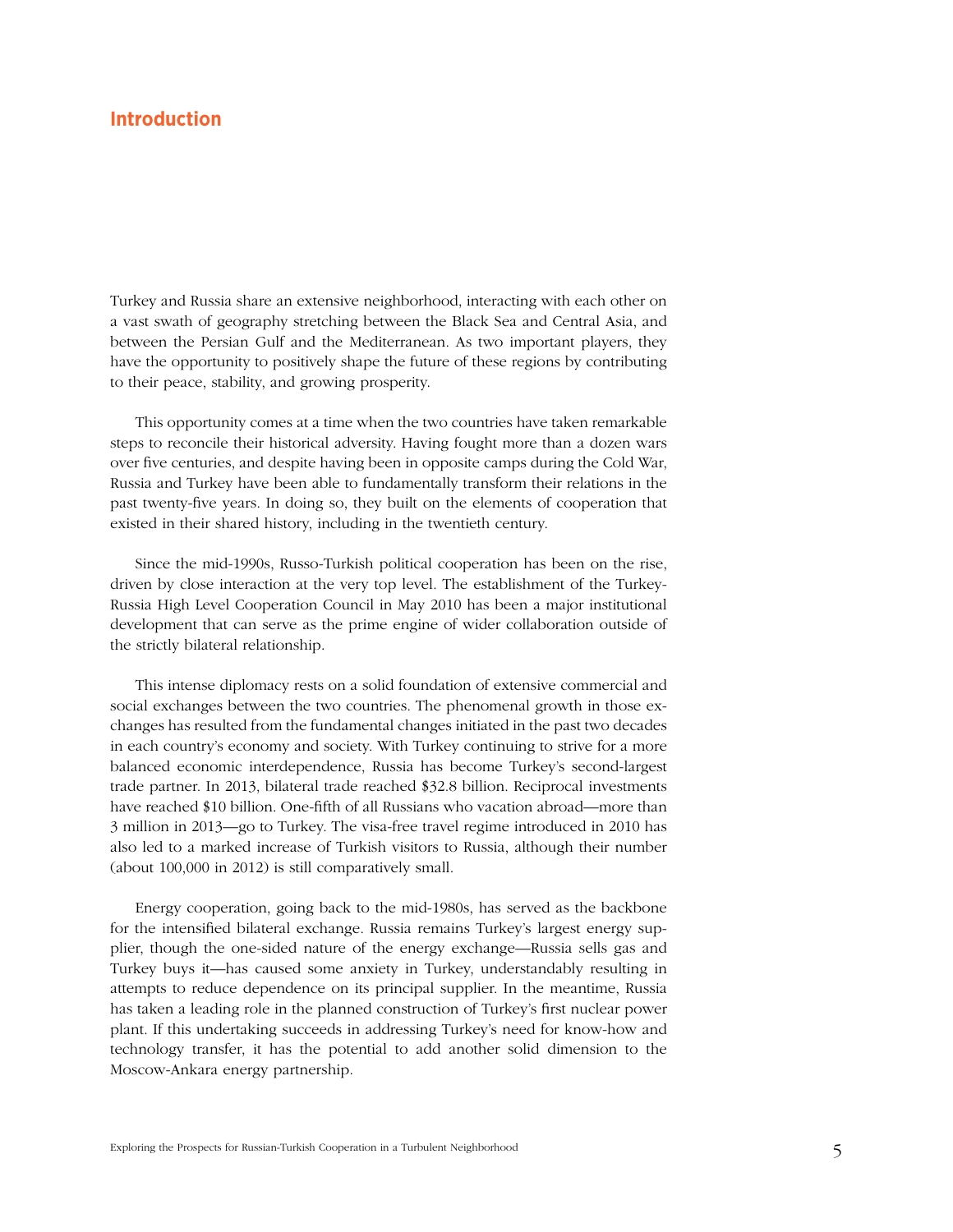The transformed bilateral relationship suggests that Turkey and Russia now have a basis to move to the next stage: regional cooperation with a view to improving security and advancing development in their shared neighborhood. This is a daunting task: the national interests of Russia and Turkey are obviously different, and in part competitive; their leaderships' worldviews do not coincide on some fundamental issues; and the rich memories of past rivalries weigh in palpably on Turkish and Russian decisionmaking when it comes to geopolitics. Despite all the welcome improvements of recent times, further trust between the two governments is needed.

Yet, the only way to enhance trust lies through practical cooperation. Turkey and Russia may sometimes hold different positions. But, given political will, it should be possible to narrow the gap between their perceptions. Furthermore, both countries share interests in a range of areas: preventing interstate wars and bringing civil conflicts to closure; avoiding nuclear proliferation; rehabilitating postwar societies; and ensuring political transitions without destabilizing violence. Moscow and Ankara both have to fight terrorism, extremism, and drug trafficking. If they manage to find a way to collaborate on the wide range of issues where their interests intersect, they can not only enhance their own security, but also ensure a more stable and livable neighborhood.

In 2013, Global Relations Forum in Istanbul and the Carnegie Moscow Center established a Working Group dedicated to exploring the potential for Turkish-Russian regional cooperation. The Working Group identified six themes touching on a set of issues in the neighborhood: the Arab Spring and the rise of regional instability, including terrorist activities; the Arab-Israeli conflict; Iran and nuclear nonproliferation; Afghanistan and regional stability; Central Asia and regional development; and conflict resolution in the South Caucasus. In-depth exchanges on these issues would help generate more practical steps through which Russia and Turkey can enhance their contribution to regional stability and prosperity.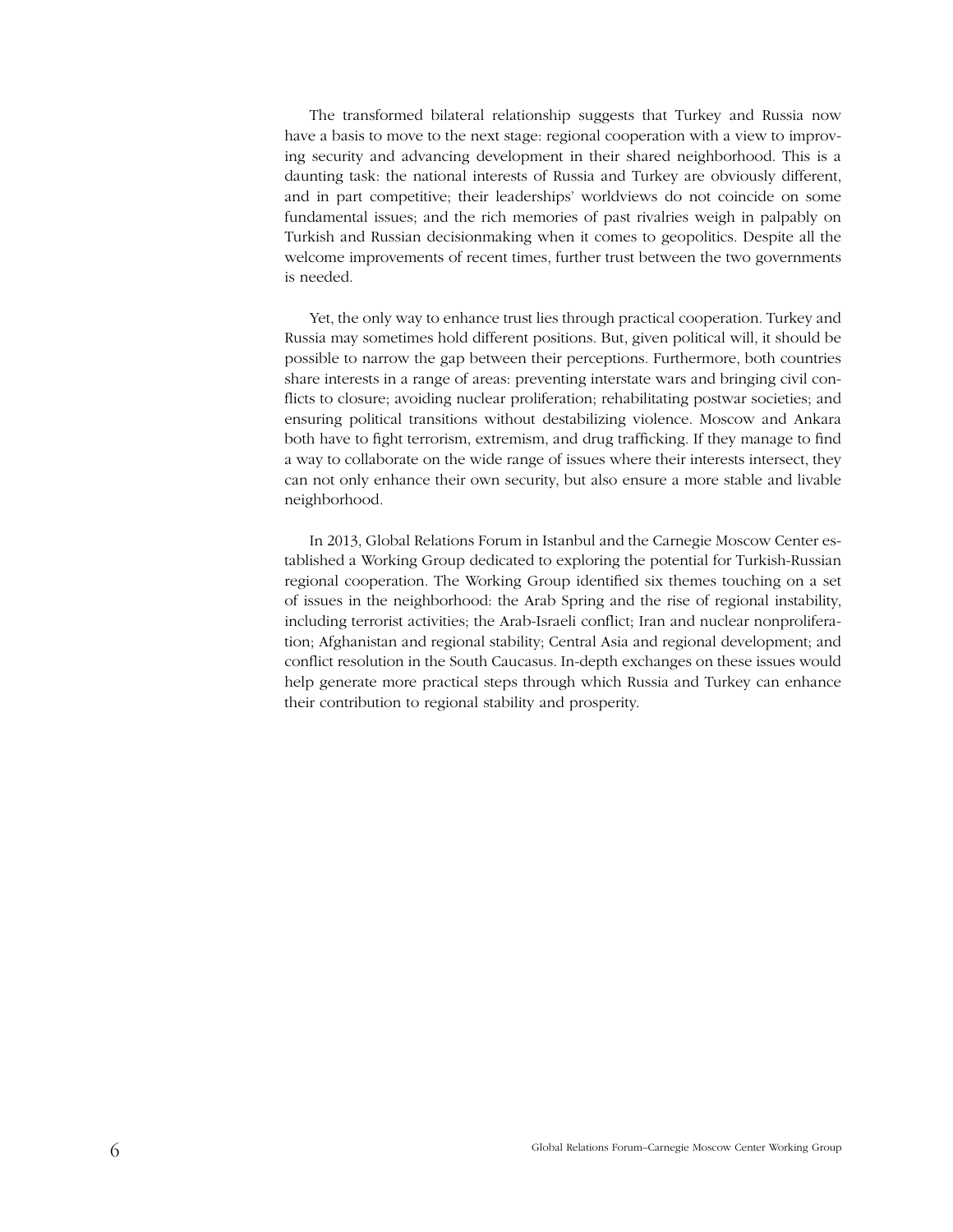# **The Arab Spring and the Rise of Regional Instability, Including Terrorist Activities**

The largely unexpected movements for greater political opening in the Middle East and North Africa, known as the Arab Spring or the Arab Awakening, have had inevitable consequences for both Turkey and Russia.

For Turkey, the dramatic events leading to the rise of new regimes in Tunisia, Egypt, and Libya in 2011 coincided with the country's increasingly proactive foreign policy in its neighborhood. Boosted by a notable economic performance and a growing perception about Ankara's role as an increasingly important regional power, the Turkish leadership had become more open to engage with neighbors and more eager to resolve regional problems in the Middle East even before the onset of the Arab Spring. Deep historical ties, an intensified economic exchange with regional countries, and attempts to raise international support for the Palestinians had accorded Turkey with significant "soft power" among the Arab nations in the region.

Russia, by contrast, has de facto withdrawn from geopolitical competition in the Middle East since the early 1990s. Moscow did maintain close ties with several key countries as a Soviet legacy, including a naval resupply facility at Syria's port city of Tartus. Also, Russia had started to step up its political presence in the Middle East in the aftermath of the second Gulf War. However, it was not before the onset of turbulent movements in the Middle East and North Africa at the end of 2010 that Moscow reemerged as an active participant in regional politics. Unlike Turkey, which as an immediate neighbor to the conflicts has been significantly more involved in the developments in the Arab world from the early days, Russia has had to adjust to the new realities in the Middle East and North Africa region and has gradually intensified its involvement.

With the immense turbulence and growing uncertainty about the region's regimes, the Arab Spring has not surprisingly highlighted some differences between Ankara's regional approach and Moscow's. To some extent, these differences reflect the disparate worldviews prevalent in the two capitals about the nature and direction of the developments in the region.

For the Turkish leadership, demonstrations against decades-old authoritarian regimes represented an opportunity for the region to transition to democracy. Turkey was quick to respond to the upheaval in the region—Prime Minister Recep Tayyip Erdoğan was the first state leader to call for Hosni Mubarak's resignation in response to street protests in February 2011. Despite its initially somewhat more cautious approach in Libya and Syria, Turkey eventually became an active proponent for a solution for the crises, including through support for their respective opposition movements. In Syria, where Turkey has disproportionately felt the impact of the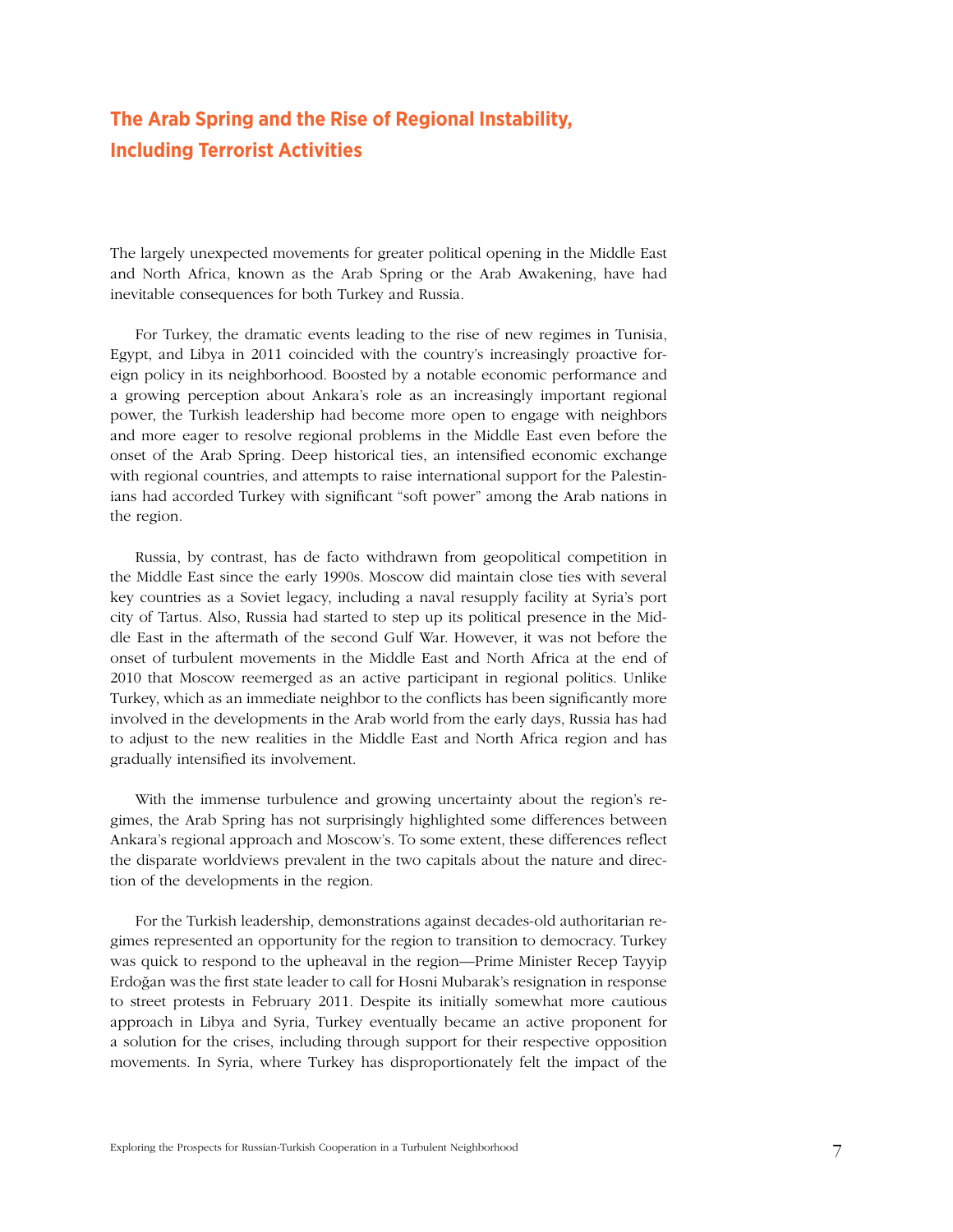crisis in the form of a massive wave of refugees and multiple border incidents, Ankara has led intense diplomatic efforts aimed at resolving the predicament. From the outset of the crisis, Turkey has consistently supported Syria's territorial and national integrity, while calling for measures toward encouraging a more inclusionary regime and ending the humanitarian crisis.

Russian leaders have approached the change in the Arab world with much more caution. From the very beginning, their view has been that the Arab Spring was an Islamist revolution, rather than an Eastern European–style democratic revolution. The collapse of Mubarak's regime was perceived in Moscow largely as a breakthrough for political Islam and raised the risk of further expansion into the neighboring regions. The ouster of Muammar Qaddafi plunged Libya into chaos, leading to proliferation of weapons and radical fighters. In the Syrian conflict, Russia has vehemently opposed external military intervention against the Bashar al-Assad regime, though its military assistance to the Syrian government has been at odds with the position of North Atlantic Treaty Organization (NATO) members, including Turkey, and has been regarded in Ankara as a factor delaying resolution of the crisis. Overall, however, Moscow's stance on Syria has been in support of a world order based on the primacy of the United Nations Security Council in all matters related to international peace and security.

Yet, despite their differences, Moscow and Ankara have demonstrated an ability to maintain a regular and respectful dialogue. They avoided a war of words over Syria, and they kept the diplomatic channel open at all levels. They have largely managed to compartmentalize their relations by not allowing their differences on the Syria crisis to cause long-lasting damage to their bilateral relations. In the midst of the Syrian crisis, they convened the High Level Cooperation Council, attended by both countries' leaders.

Now it is time to step up Russo-Turkish cooperation on Syria. This can be achieved on the basis of shared interests in the future of the region. Both Moscow and Ankara are concerned that the spreading violence is destroying Syria, decimating its population, and destabilizing the neighborhood. Both Turkish and Russian leaders are concerned that the rise in extremism within Syria can pose a threat to their own countries.

At the Geneva conference on Syria, Russia and Turkey should work together to support Syria's sovereignty, national unity, and territorial integrity. Achieving a cease-fire in Syria and providing humanitarian relief to the Syrian people should be the immediate priorities of both Ankara and Moscow. Russia and Turkey should also promote participation in the Geneva conference of Iran, Saudi Arabia, and other key regional powers.

The Geneva process is likely to take much time. Acting in unison, and in cooperation with their allies and partners, Ankara and Moscow could seek out and empower those elements on all sides in Syria that are amenable to dialogue, leading to a sustainable political settlement based on power sharing and eventual national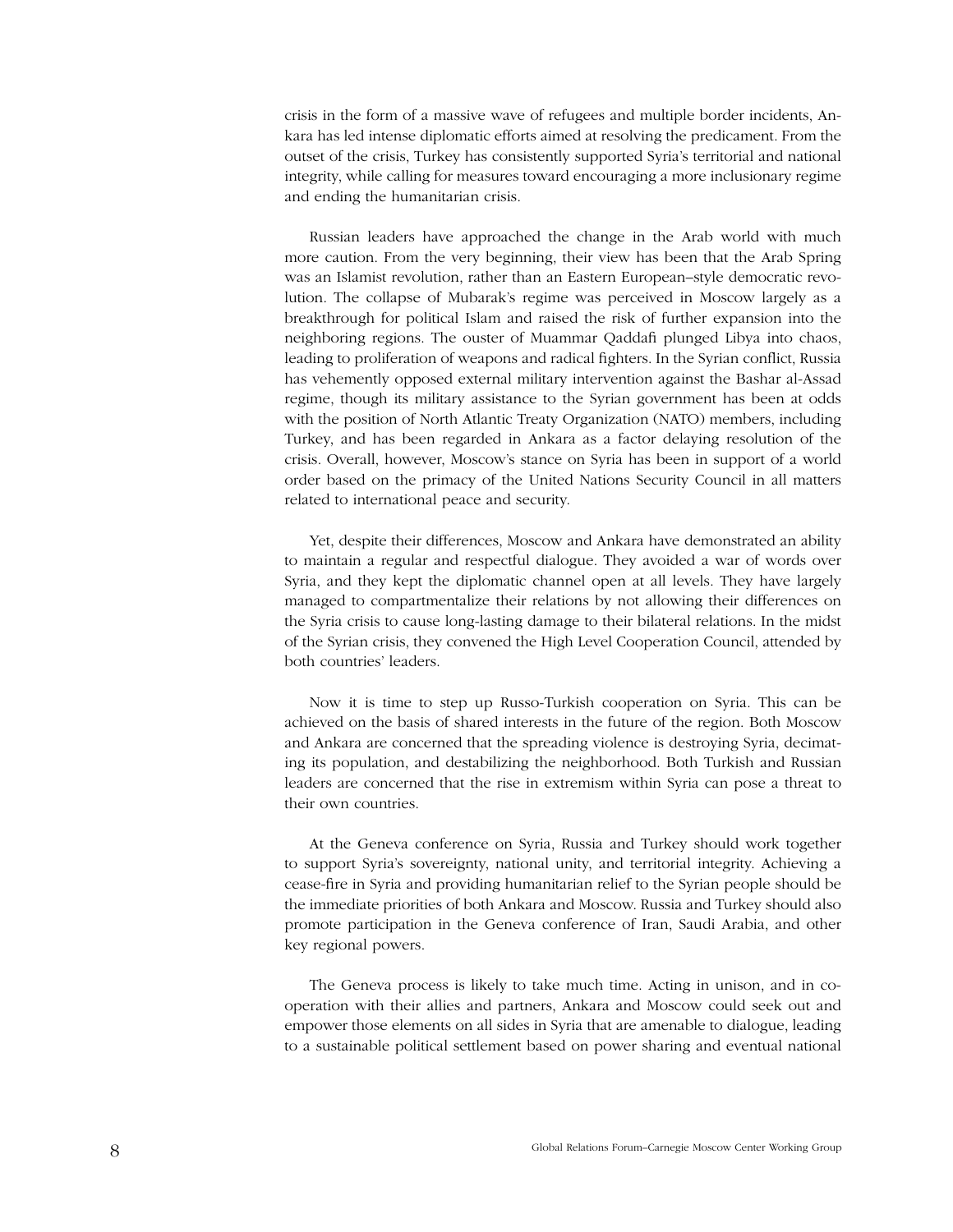reconciliation and economic recovery. This pattern, if successful, could be deployed in other situations in the Middle East and North Africa, should there be any destabilizing violence that threatens regional security.

As the Arab Spring progresses toward an uncertain future, Turkey and Russia must consult closely to develop common approaches based on their shared interest in containing the spread of terrorism and extremism, bolstering regional security, and enhancing economic cooperation as a means for fostering prosperity and stability. Despite their differences, an active dialogue on Syria's transition and postconflict order could make a valuable contribution to international efforts to bring peace. Furthermore, it will help to minimize mutual misunderstandings in the midst of rapidly evolving events.

## **Engaging in the Middle East Peace Process**

Historically, Ankara and Moscow have approached the Arab-Israeli conflict from different angles. By now, however, these differences have substantially narrowed. Russia is a member of the Middle East Quartet (other members being the United States, United Nations, and European Union), where it basically supports U.S. efforts to bring peace to the area. It also maintains cordial relations with the Palestinians and has built strong ties with Israel. Turkey's historically strong ties with the Jewish state have frayed in the wake of Israel's 2008 Gaza Strip offensive and its 2010 naval raid on a Gaza-bound flotilla, which killed several Turkish citizens. Ankara's engagement with the Palestinians has increased significantly.

Essentially, both Turkey and Russia support an Israeli-Palestinian dialogue leading to a lasting peace settlement. Both countries have maintained official channels of communication with the Hamas leadership. Russia also has contacts with the Hezbollah movement in Lebanon. This situation allows for Turkey and Russia to play a useful role in helping the Palestinian Arabs and the Israelis to come to terms with each other. Ankara and Moscow will benefit by regularly exchanging views on the Israeli-Palestinian conflict specifically and the overall Middle East peace process in general.

However, Moscow and Ankara should be realistic about the prospect for an Israeli-Palestinian settlement; their relative influence and role vis-à-vis other players, such as the United States, which has been playing a central role in conflict resolution there, and the Middle East Quartet; and their leverage with either the Israeli government or the Palestinians, in particular the Hamas leadership in Gaza. With this caveat, Russia should promote ways for Turkey to cooperate within the Middle East peace process.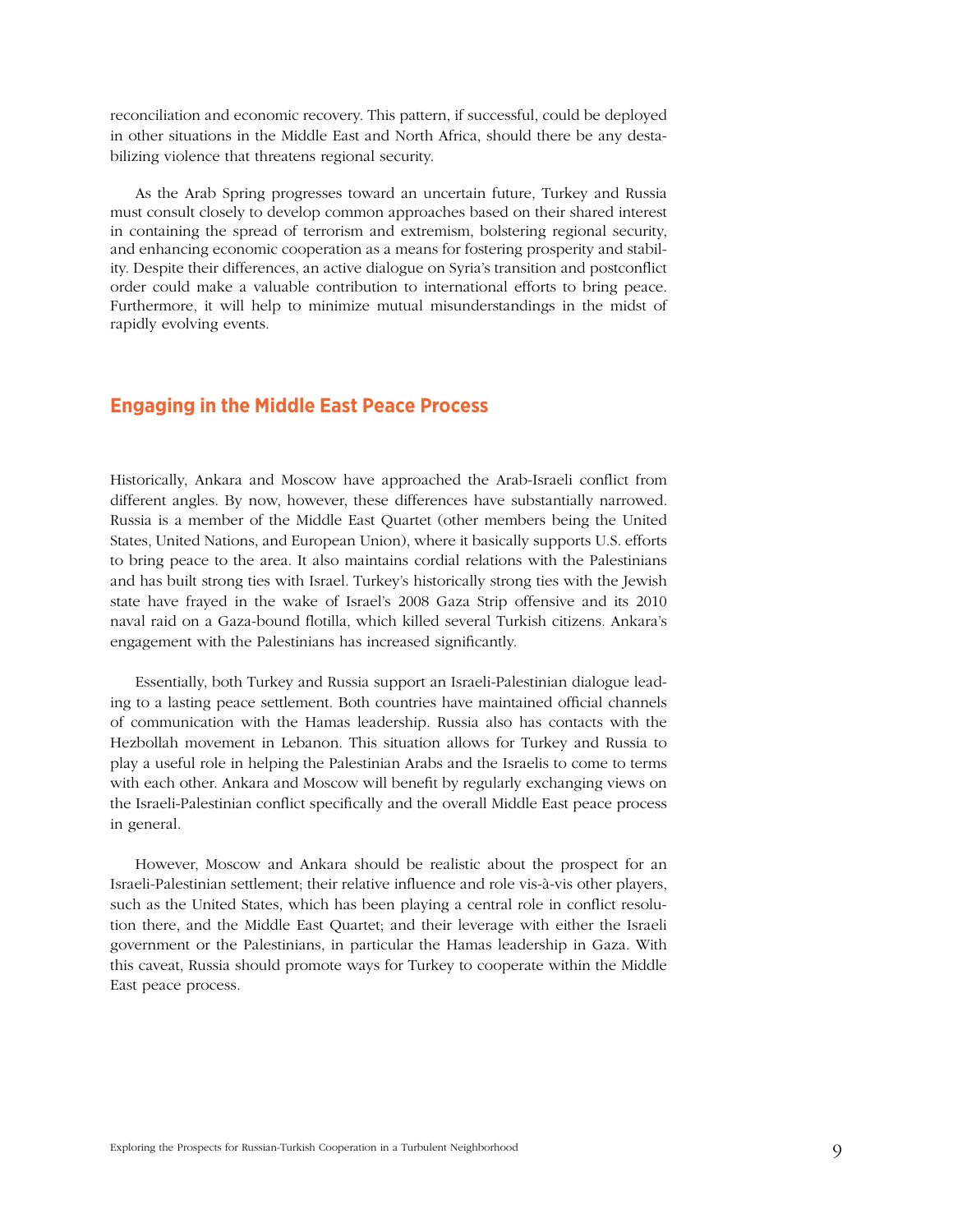## **Iran and Nuclear Nonproliferation**

For both Turkey and Russia, relations with Iran have historically wavered between cooperation and competition. In the past few years, Iran has emerged as particularly important in Turkish-Russian relations, amplifying differences between Ankara and Moscow on some occasions and bringing their positions closer on others. Now that the P5+1 group of world powers (the United States, Russia, China, the United Kingdom, and France, plus Germany) have signed an interim accord with Tehran in November 2013 opening the way to resolving the Iranian nuclear issue, Russo-Turkish cooperation is particularly important in ensuring that this interim accord is followed by a final agreement.

For Iran, commercial relations with Russia and Turkey have been an important part of its attempt to break its international isolation in the face of ever more stringent economic sanctions. Turkey, while complying with international sanctions, has substantially expanded its economic ties with Iran, including in the area of gas imports. The volume of trade has grown remarkably, from \$1 billion in 2000 to \$22 billion in 2012, transforming Iran into one of Turkey's major economic partners. Additionally, Iran and Turkey are members of the Economic Cooperation Organization, which has provided a platform for deepening the economic exchange.

Russia, in the meantime, has also maintained substantial commercial ties with Iran, though their similar economic structure—energy exports are key for both countries—has somewhat limited the extent of their economic relations. Russia's importance has stemmed from its ability to supply military technology to Iran and assist the country in building its first nuclear power plant.

Both Ankara and Moscow have repeatedly expressed their reservations about further tightening sanctions on Iran, which until Hassan Rouhani's election as president in 2013 remained high on the international agenda. Both countries, but especially Turkey, are likely to benefit from a relaxation and eventual termination of the sanctions. Turkish leaders have repeatedly underlined the extent of losses due to over a decade of turbulence in neighboring Iraq and have been cautious about the impact of ongoing sanctions on Iran.

The main issue where Ankara and Moscow have demonstrated their common interest, and adopted a fairly consistent approach with each other, is on the need for Iran to commit to nuclear nonproliferation. Neither country wishes to see Iran acquire nuclear weapons. Likewise, neither of them would welcome a military solution in the form of a preemptive attack on Iran by Israel and/or the United States. Both Ankara and Moscow argue that when dealing with a country such as Iran, non-coercive measures have a greater chance to succeed.

For Turkey, a nuclear Iran could lead to a nuclear race in the region, dangerously undermining regional stability. Ankara has been particularly cognizant of a country's right to pursue peaceful nuclear technology—a right it is planning to exercise by developing its first nuclear power plant with Russian partnership.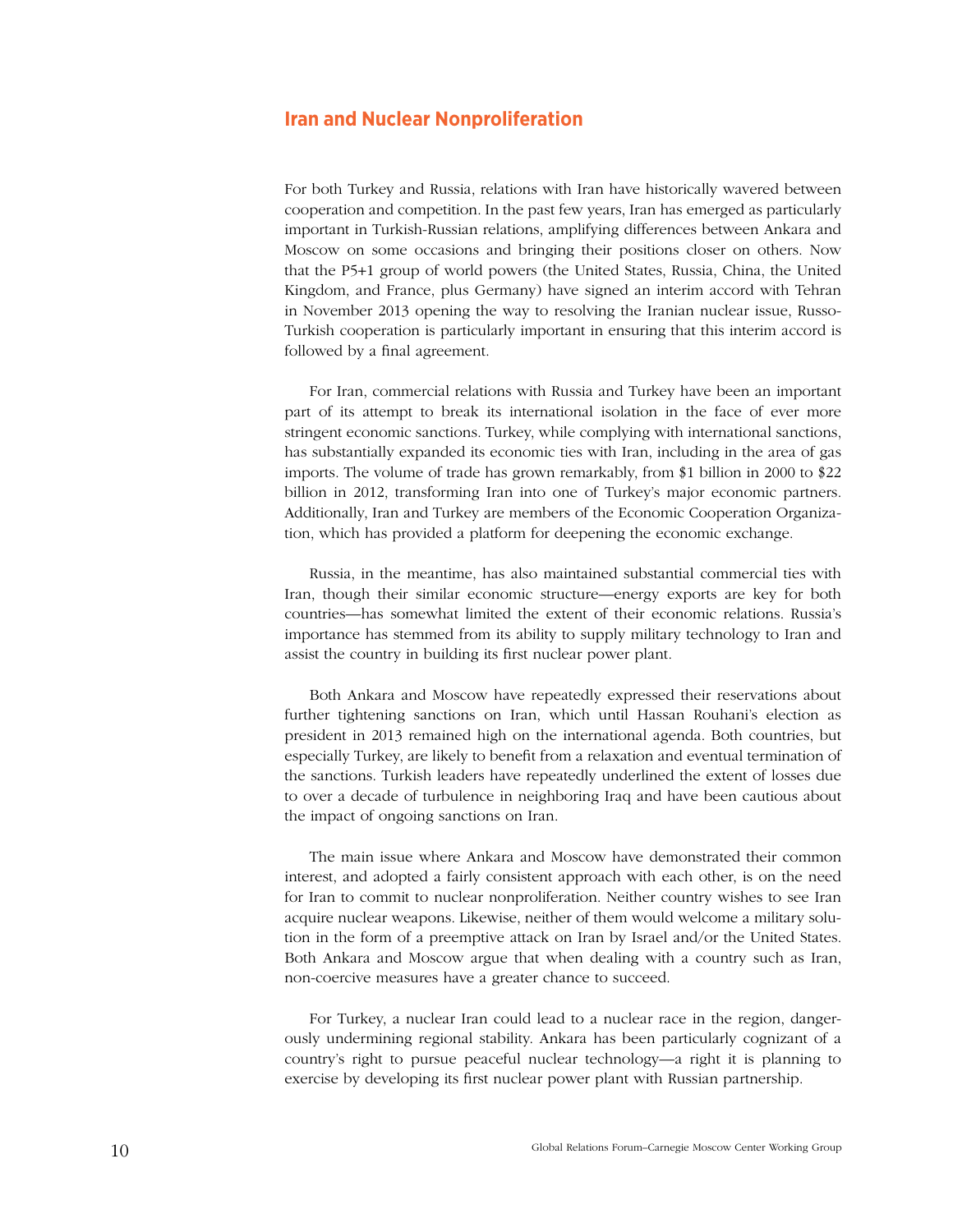This has prompted a proactive approach by Turkish diplomats to ensure that Iran addresses international concerns about its nuclear program, while preventing toughening of international sanctions. In 2010, Turkey and Brazil, both of them non-permanent members of the UN Security Council that year, mediated an agreement with Iran for a nuclear fuel swap. But as progress failed to materialize, the two countries voted against the draft resolution of the Security Council to impose new sanctions. At the time, this proactive diplomatic maneuver by Turkey came at the cost of questioning its commitment to its alliance with Western powers. Ankara considered this reaction in the West to be unjustified, as the differences over Iran's nuclear program were largely over tactics for addressing a brewing conflict rather than strategic goals.

For Russia, which sees itself as a guardian of global strategic stability, a nucleararmed Iran is also unacceptable. Moscow has been an active participant in the P5+1 talks with Iran on its nuclear program. Like Turkey, it has sought, and also failed, to mediate between Tehran and the West. Yet, Russia managed to play a positive role in encouraging direct U.S.-Iranian contacts that led to the interim agreement. An additional factor in Russia's diplomacy has been its role in building Iran's first nuclear power plant. Moscow, while helping Iran in its endeavor, has insisted that all spent fuel be transferred back to Russia in an effort to decrease proliferation concerns.

The Syrian crisis, however, has created some discord between Ankara and Tehran, while helping to solidify Russia's ties with the Iranian leadership. Iran is the staunchest supporter of Assad's regime, while Turkey has been outspoken in its backing for the opposition forces. When Ankara decided in September 2011 to host a radar system with its NATO allies to track missiles, Tehran perceived the move as directed at Iran. Iraq, in the meantime, has also become an arena for growing competition between Ankara and Tehran.

However, with the new leadership in Iran, the interim accord between Tehran and the international community, and signs of hope for a rapprochement with the United States, Turkey and Russia should be actively seeking a final resolution to the Iranian nuclear issue that would allow Iran to develop a peaceful nuclear program while ensuring that it does not become a nuclear weapon state. Should such a solution be reached, Turkey and Russia would be important for Iran's future reintegration into the global economy and for creating a stable strategic environment around it.

The chances for a positive and long-lasting contribution by Turkey and Russia will be greater if they channel their efforts for the establishment of a reliable nonproliferation regime in the Middle East as a whole. In conjunction with governments in the region, UN Security Council members, and international stakeholders, Ankara and Moscow should spearhead the process of developing a comprehensive set of measures for peaceful development of national nuclear programs. This should include clear-cut proposals for monitoring nuclear programs, in conjunction with confidence-building mechanisms throughout the Middle East and North Africa region that would curb any potential incentives for countries to make a transition toward developing nuclear programs for military purposes.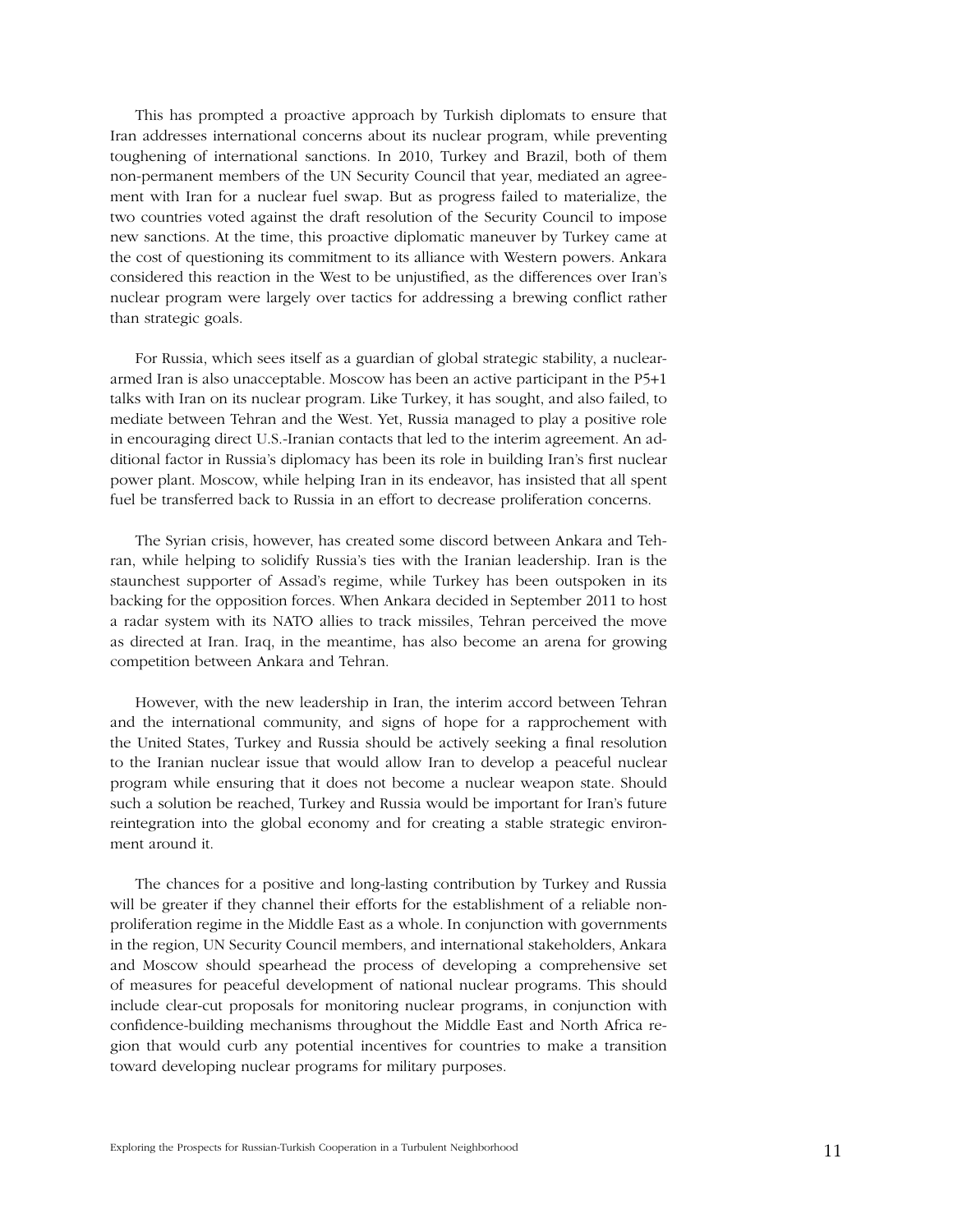# **Afghanistan and Regional Stability**

The withdrawal of the International Security Assistance Force from Afghanistan, scheduled to take place by the end of 2014, subjects regional security to another serious trial. Coming as it does during a period of high uncertainty in Afghanistan, the stability of the government in Kabul and the nature of the future Afghan regime are in question.

To steer the situation within and around Afghanistan away from more dangerous scenarios and to help Afghanistan achieve stability through peace and prosperity, it is imperative that the countries in the region work jointly toward a common cause. At stake is not only a decade of efforts aimed at building a regime that could withstand attacks from Taliban forces and al-Qaeda. An Afghanistan that plunges into instability similar to the 1990s would have inevitable repercussions for security in the wider region, stretching from Central Asia to Pakistan to India.

Although Turkey and Russia are not among Afghanistan's direct neighbors, they are near enough to feel the impact of developments there. In this region, their interests are very much aligned and lack any significant potential sources for discord. Both countries have a stake, as well as potential capability, in helping Afghanistan on its way to recovery.

Historically, Turkey has been a model for Afghanistan as a Muslim country that is successfully modernizing. This soft power potential continues to this day. Recently, in its role as a NATO member, Turkey has maintained an active role in Afghanistan's security, twice leading the International Security Assistance Force. It has helped train members of the Afghan National Army and Afghan National Police. Turkey has also been involved in rebuilding war-torn infrastructure in Afghanistan. From 2004 to 2012, the Turkish International Cooperation and Development Agency fulfilled more than 800 projects, helping Afghanistan to develop health, education, and economic infrastructure. Overall, Turkey maintains a high degree of credibility and respect in Afghanistan and has the potential to help rebuild the country and its institutions.

Additionally, Turkey has had a positive role in the region in facilitating a dialogue between Pakistan and Afghanistan, thanks to its close ties with the two nations. The leadership in Ankara enjoys a relatively high degree of credibility in both countries, which has helped it to host numerous trilateral meetings and summits. Finally, Turkey has close relations with Afghanistan's northern neighbors in Central Asia.

Russia has rich historical experience with Afghanistan, having learned a number of useful, if painful, lessons during its war there in the 1980s. In more recent times, Russia played a key role in assuring the success of the U.S. operation to defeat al-Qaeda and its Taliban hosts in Afghanistan in 2001. Since then, it has been a crucial element of the Northern Distribution Network to ensure safe transit of material being shipped into Afghanistan by the United States and NATO.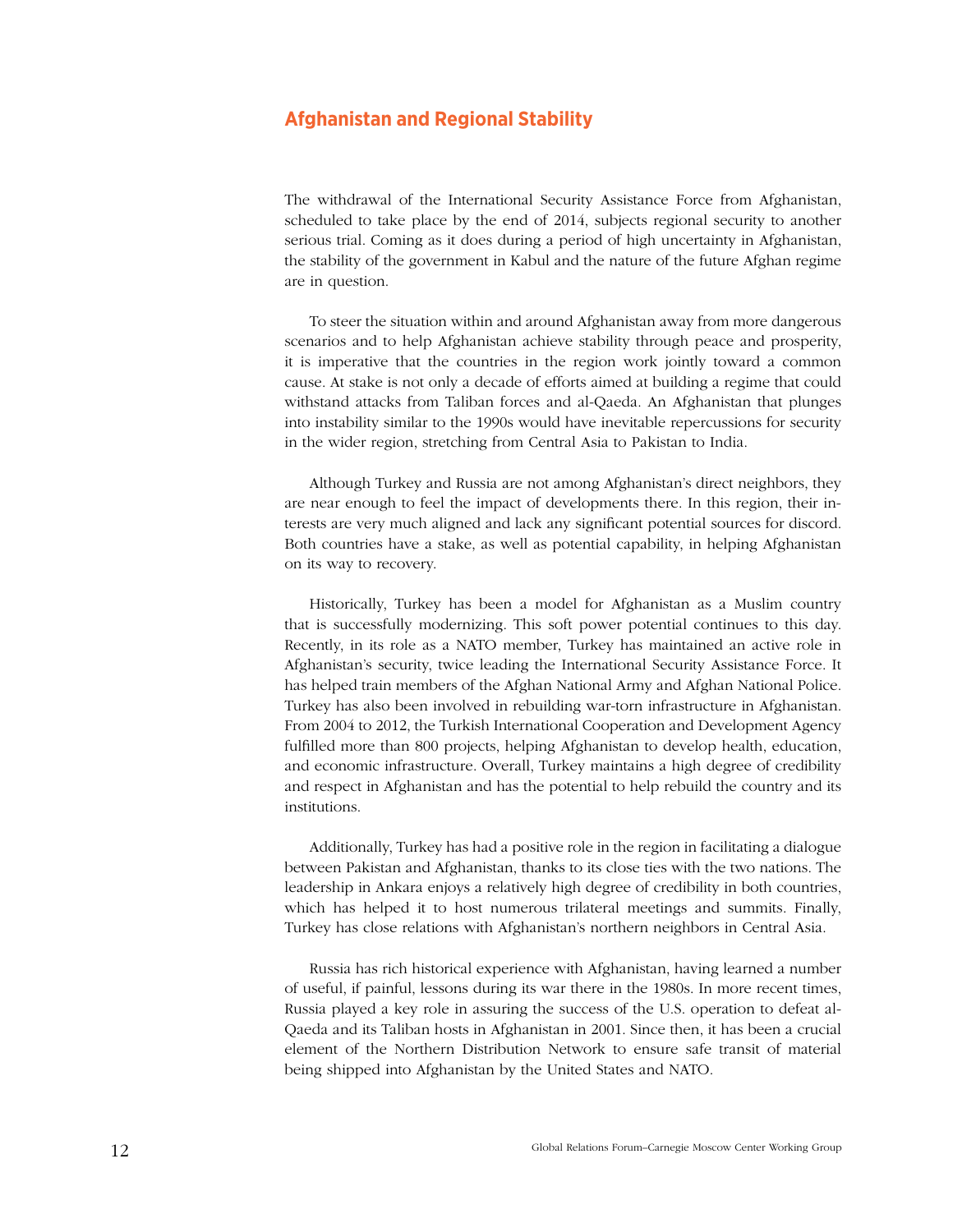With respect to Afghanistan's future, Russia is most concerned about two things: the potential spillover of terrorist activities and religious extremism into Central Asia, and increased drug trafficking to Russia. Moscow has been maintaining regular contacts with the government in Kabul, both bilaterally and in multinational platforms, such as the Shanghai Cooperation Organization and the so-called Quad countries of Afghanistan, Pakistan, Russia, and Tajikistan.

Russia has been giving Afghanistan security assistance by providing military hardware (through the United States) and officer training. Moscow has declared its intention to expand its economic involvement in Afghanistan. Any economic assistance and investment in various infrastructure projects could enhance Russia's positive role in Afghanistan and the region.

As developments in Afghanistan become more uncertain, Turkey and Russia should consult each other more closely and more often. In particular, they need to explore the potential for counterterrorism and counternarcotics cooperation among themselves and Afghanistan, Pakistan, Iran, and Central Asia, with a view toward establishing a regional framework for stemming drug trafficking.

Turkey and Russia should also cooperate in rebuilding the Afghan economy, strengthening its institutions, and fostering stability. Their assistance projects thus far have lacked coordination. To enhance the impact of their efforts, developing joint projects, such as those related to training of personnel or infrastructure development, should become a priority.

As Central Asian countries also feel the impact of developments in Afghanistan, Turkey and Russia should consider incorporating them into their dialogue on Afghanistan, and possibly bring them, along with Iran, into joint projects, such as counternarcotics, that span the whole region.

Given Turkey's interest in expanding its involvement in the Shanghai Cooperation Organization, Russia should help upgrade Turkey's participation in the organization from dialogue partner to observer.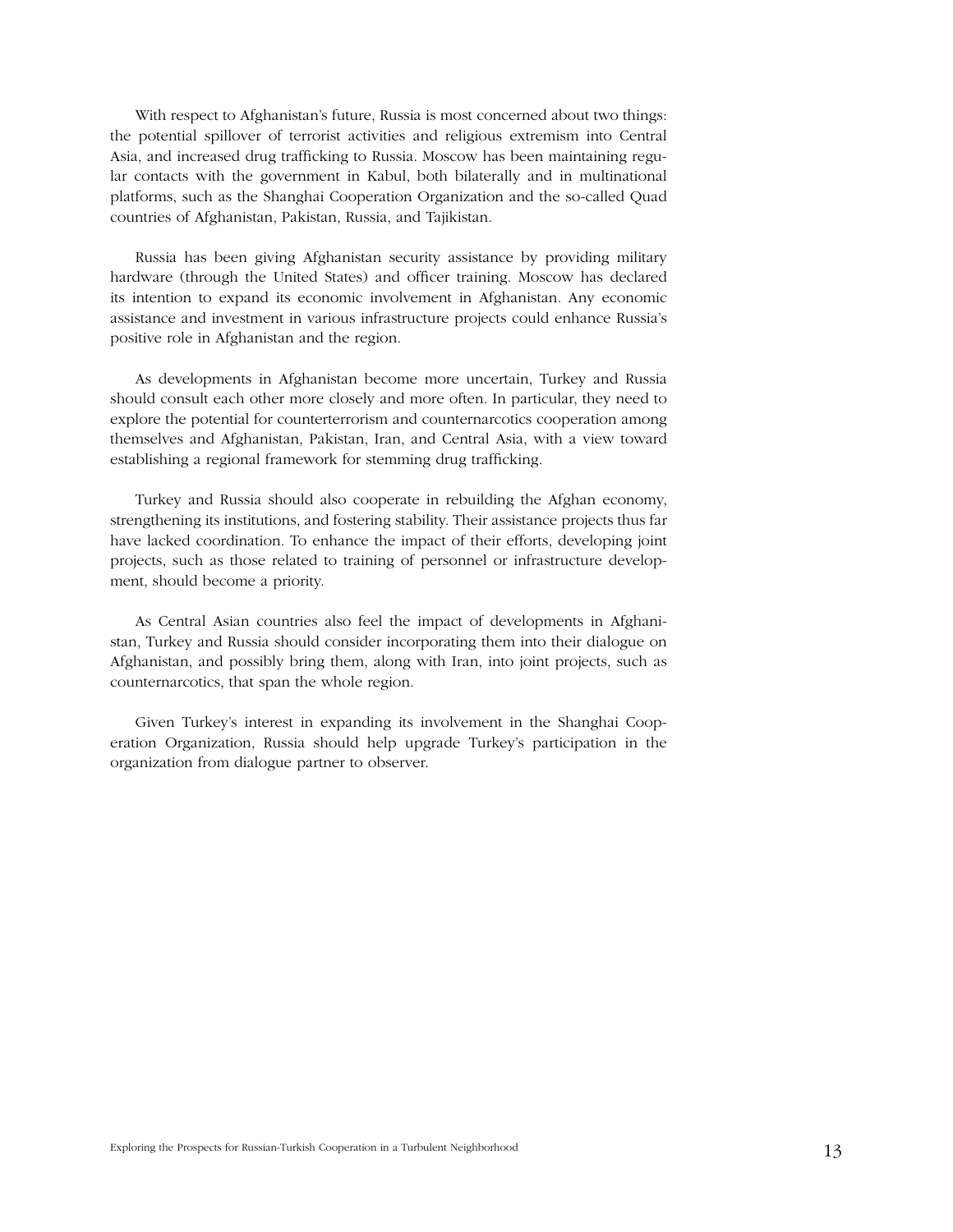# **Central Asia and Regional Development**

For several years after the breakup of the Soviet Union, competition dominated Turkish-Russian relations with respect to Central Asia. At the very outset, Turkey hoped to emerge as a possible model for development in Central Asia. Remarkably, all of the countries in Central Asia, except for Tajikistan, are Turkic-speaking. Ankara pioneered in establishing diplomatic relations with them right after their independence. Economic and cultural ties expanded rapidly with Turkish companies gaining a significant role in construction, light manufacturing, retail, and other key sectors. For Moscow, this constituted a source of concern as the extent of the appeal of the Turkish model was not immediately clear to Russian officials.

Over time, however, Russian leaders have largely overcome their concerns about growing Turkish involvement in Central Asia. They soon realized that a pan-Turkic ideology lacked sufficient appeal both in Central Asia and in Turkey. Also, some setbacks in Turkey's policy in the region eased Russia's anxiety. Ankara's relations with Uzbekistan suffered corrosion, for example, while its economic activism did not transform into gaining a major foothold in the most strategic sectors of Central Asia—oil and gas. Notably, Turkey's increasingly proactive foreign policy with its neighbors in the past few years has not coincided with a growing activism in Central Asia.

Stability in Central Asia is at risk as several developments occur simultaneously. First, the political stability of the post-Soviet republics in the region is under challenge as the old generation of leaders continues to pass the scene. Particularly, Kazakhstan, Central Asia's biggest country, and Uzbekistan, its most populous nation, are facing likely departures of their founding presidents, who acceded to power a quarter century ago. Second, stability and security in Central Asia may be challenged by what happens in Afghanistan after the International Security Assistance Force is withdrawn. Third, the impact of political Islam on the domestic political transitions in the region remains unclear.

Now that Russian concerns about Turkey's role in the region have faded, an opportunity exists to collaborate in enhancing the region's law-based political stability. Both countries share interest in opposing terrorism and extremism in the region, and both have denounced drug trafficking. The two countries should also consider expanding joint projects for promoting the region's development. Since both Ankara and Moscow are already donors in various capacities in the Central Asian states, coordinating their efforts could help achieve more effective results. Likewise, they should attempt to jointly mediate to help Central Asian republics resolve the longstanding problem of water supply.

In the meantime, both Turkey and Russia need to acknowledge that the foreign policy of Central Asian countries is becoming increasingly dynamic, resulting in more contacts with external players. Thus, Central Asian countries have diversified their foreign political, economic, and security relations. China has become a very significant player in the region, especially in the energy and raw materials sectors,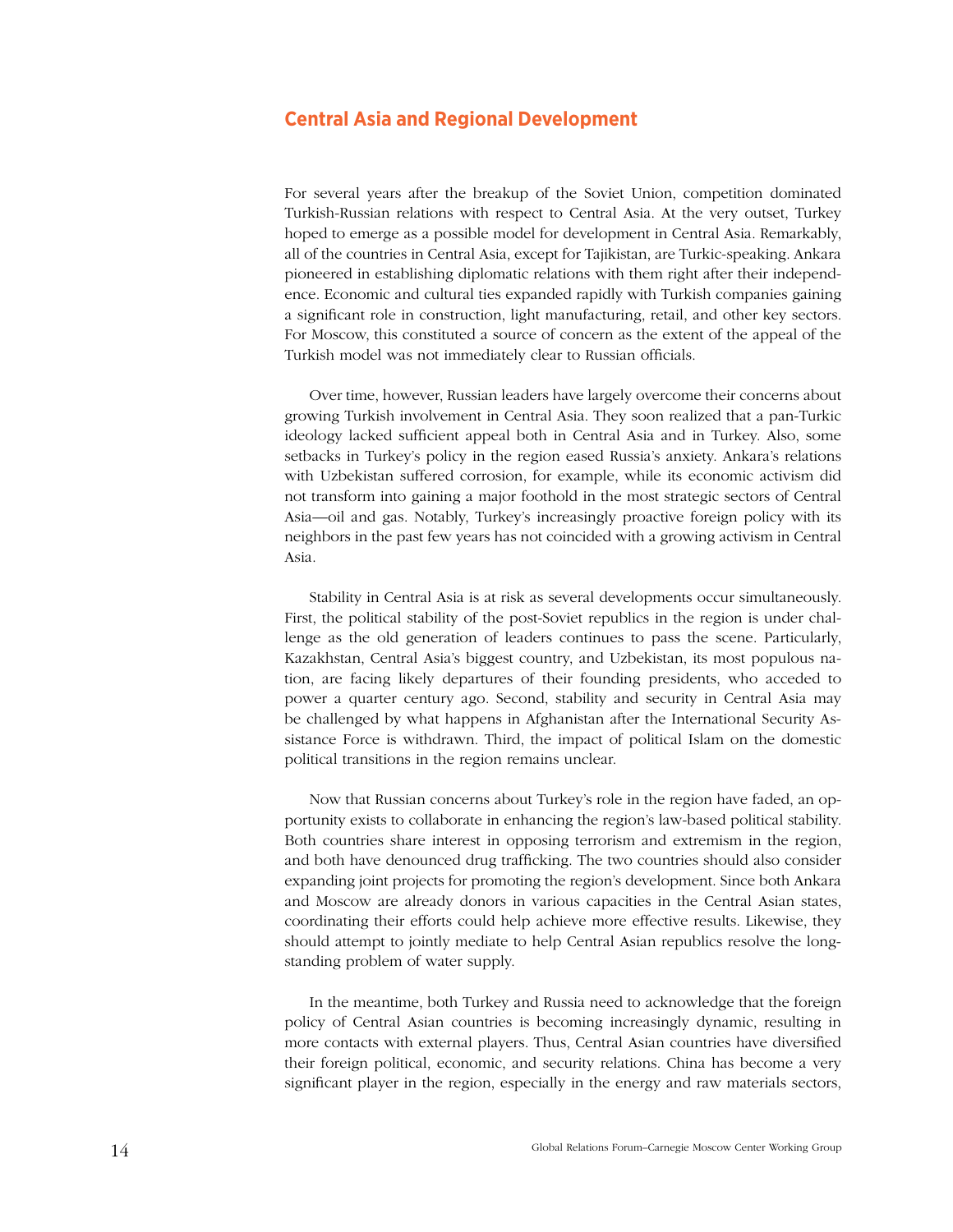but also in trade and infrastructure. The United States is represented by its major oil companies and—for the time being—the Pentagon-rented facilities. Iran, India, Europe, and Japan are also showing interest. The place is becoming more crowded.

Among all players, Russia could probably be expected to maintain some advantages, providing it with continued soft power. This includes substantial labor migration to Russia, Russian-speaking elites, and the presence of Russian minorities in the region. Also, Russia has special ties with many of the region's republics through the Collective Security Treaty Organization and the Customs Union/Eurasian Union initiative. Yet, Moscow should ensure that its regional initiatives are based on equal footing among their members and do not come fundamentally at the expense of other stakeholders in the region.

## **Conflict Resolution in the South Caucasus**

In the nineteenth century, the South Caucasus was historically one of the main battlefields between Turkey and Russia (the other one being the Balkans). In the early 1990s, this remained the region where tensions between Ankara and Moscow persisted for some time.

Today, Turkey and Russia maintain significant differences in the South Caucasus, though they have learned to live with them without causing a major dent to bilateral relations. One area where interests have diverged has been in energy development, over rival pipelines to feed Europe's energy demand. Turkey's extensive trade and intensified energy relations with Russia, however, has helped to partly soften Moscow's approach toward Ankara.

The main differences have been the product of several protracted territorial conflicts: over Nagorno-Karabakh, Abkhazia, and South Ossetia. While dormant now, these conflicts are not close to being resolved.

In particular, the Azeri-Armenian conflict over Nagorno-Karabakh threatens to disrupt peace in the entire region and draw in both Russia and Turkey. For more than twenty years, the conflict has been "frozen," while Nagorno-Karabakh and a large swath of Azerbaijani lands outside it remain in Armenian hands. Despite all the attempts by international mediators from the Organization for Security and Cooperation in Europe Minsk Group, where Russia is a co-chair, progress toward peace between Armenia and Azerbaijan remains stalled.

Moscow and Ankara take considerably different views on the Azeri-Armenian dispute. Moscow is a formal ally of Yerevan and maintains a military base in Armenia's territory, though Russia also sells arms and military equipment to Azerbaijan. In 2013, Yerevan opted to join the Moscow-led Customs Union. Ankara maintains a strategic relationship with Baku. Turkey, for its part, launched an effort several years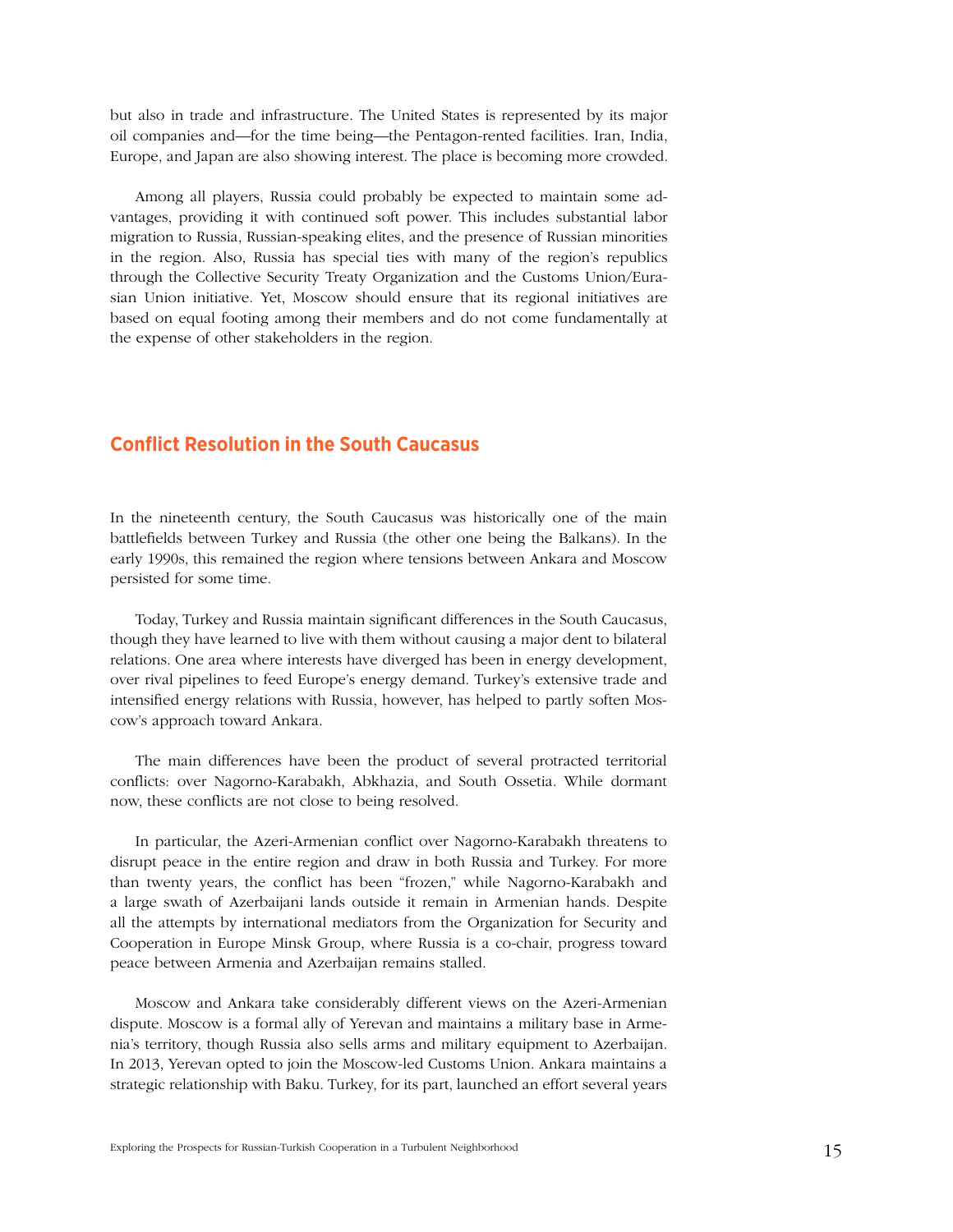ago for a rapprochement with Yerevan, though the initiative soon stalled. While the effort enjoyed Russia's official support, some in Ankara felt that Moscow failed to use its leverage with Yerevan as effectively as it could have.

The stalemate in the rapprochement between Ankara and Yerevan has raised the possibility of new tensions. The gap in the economic and military capability of Azerbaijan and Armenia keeps growing. In the meantime, the leadership both in Baku and Yerevan continues to resort to rhetoric calling for a military solution.

Russia and Turkey need to pool their diplomatic efforts in promoting peace and prosperity in this region. Russia maintains significant leverage over Armenia, and Turkey has significant leverage over Azerbaijan. If this is not enough to establish peace in the area, it should at least be sufficient to prevent a new outbreak of hostilities. In the near term, both Moscow and Ankara need to work together to prevent a military confrontation.

Georgia's territorial integrity has been another area where Moscow and Ankara are divided by significant differences. In 2008, Russia recognized South Ossetia and Abkhazia as independent states. Turkey, while expanding economic ties with Abkhazia, supports Georgia's sovereignty and territorial integrity, preferring that conflicts be resolved through peaceful means within internationally recognized borders. Likewise, Ankara, at odds with Moscow, supports the European Union's Eastern Partnership policy, whose objective is to foster economic and social integration between the EU and the South Caucasus republics.

Yet, on another note, Turkey's approach in the South Caucasus has been well received in Moscow. Thus, in the aftermath of the Russo-Georgian war of 2008, Ankara called for resolving regional issues with less intervention from external players. Also, the Caucasus Stability and Cooperation Platform, initiated by the Turkish leadership in 2008, can be revived and updated to foster dialogue in the region. It could even be transformed into a joint Turkish-Russian initiative.

As the region's neighbors—the South Caucasus physically links Russia and Turkey—Moscow and Ankara bear a special responsibility for conflict prevention and resolution there, as well as for promoting economic cooperation that helps build understanding and, eventually, trust. Ankara and Moscow would both benefit from a more stable and prosperous South Caucasus region and should develop joint initiatives promoting that goal. These initiatives may include joint energy and transportation projects, infrastructure development, and cultural exchanges and other human contacts.

Moscow and Ankara should also consider cooperation in the South Caucasus as part of their shared interest to ensure stability, peace, and prosperity in the region. For more than two decades, the Organization of the Black Sea Economic Cooperation, which includes the three South Caucasus republics among others, has provided a multilateral platform for deepening cooperation. As an organization established to foster regional cooperation, it could potentially play a unique role in bringing the region's countries together in setting and realizing their shared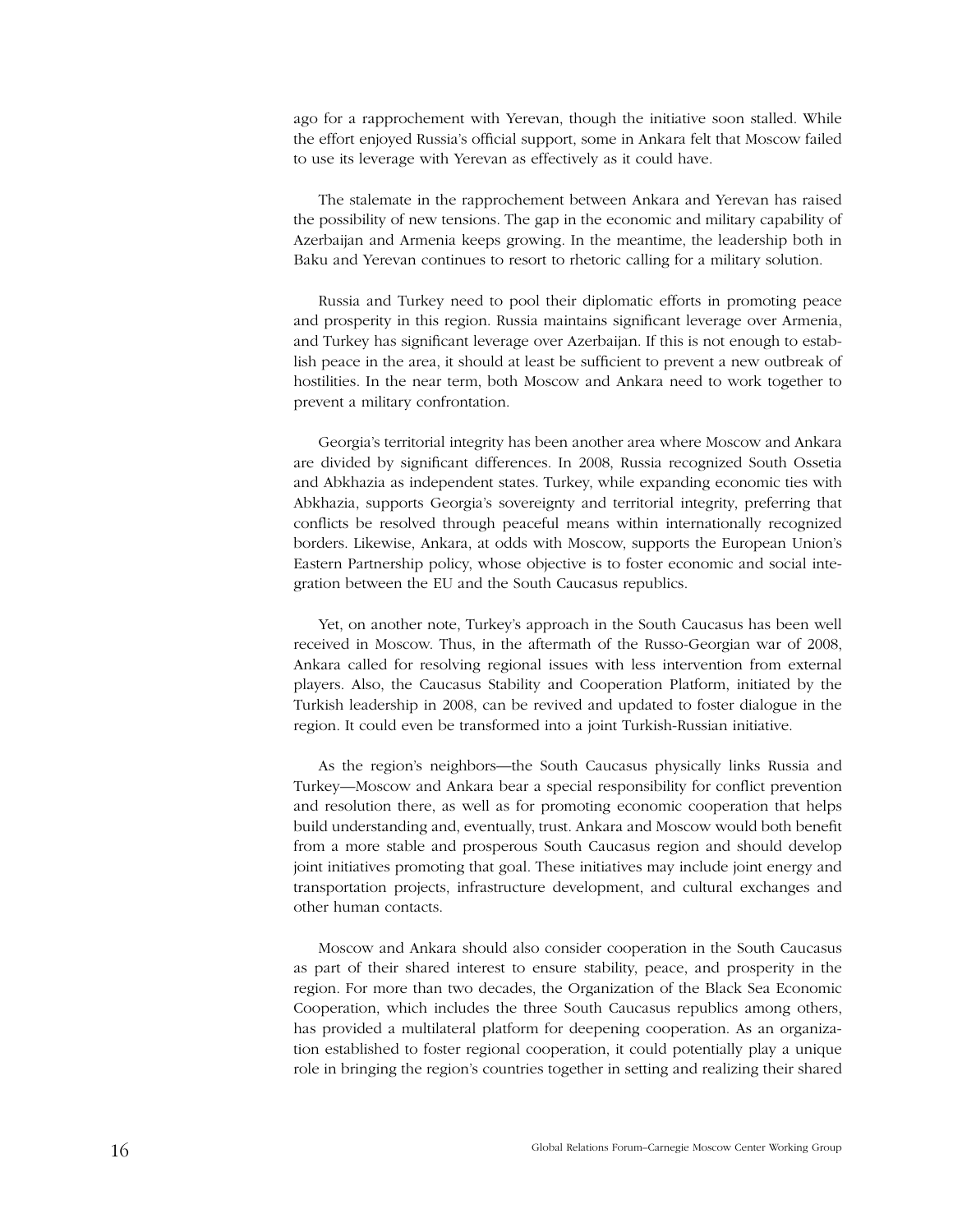objectives for the new century. In that respect, Turkey and Russia, as the two leading members of the organization, should work on fulfilling its promise. Developing joint projects for the South Caucasus countries would be a good start in revitalizing this institution's place in the international arena.

It is time that Turkey and Russia developed a joint plan to bolster stability and enhance cooperation in the South Caucasus. Such an initiative could help mitigate the hardships felt by the people of the region as a result of the protracted conflicts; restore economic links, build transportation corridors connecting Europe and Asia along both east-west and north-south axes, and spur growth; promote informal dialogue; create stakeholders for conflict resolution; and isolate extremists and weaken radicals across the region.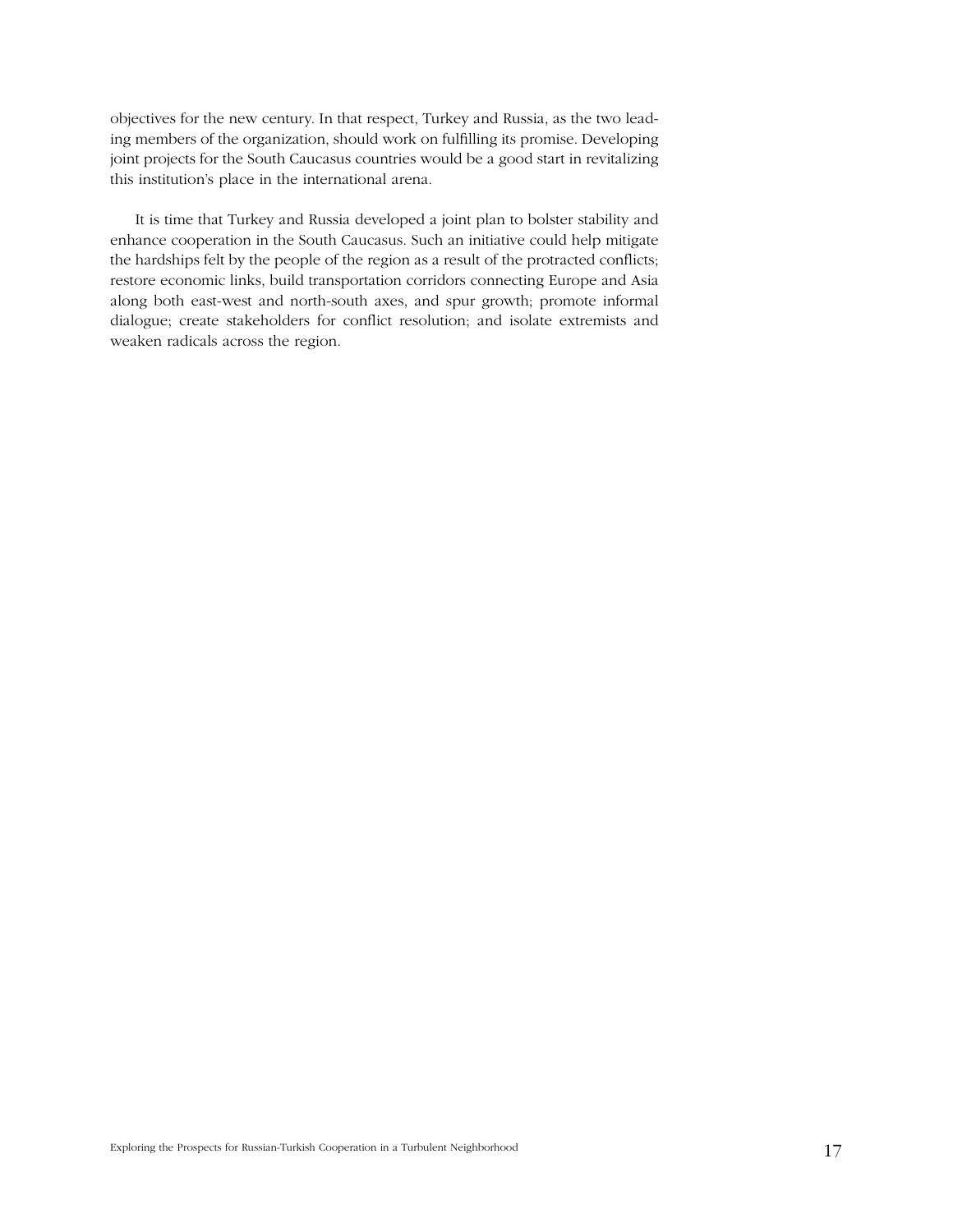*"Moscow and Ankara have their differences on regional issues, rooted in their respective national interests, outlooks, and perceptions. Yet, they can manage those differences with a modicum of goodwill, shared respect for the tenets of international law and states' territorial integrity, regular and open dialogue between their political leaderships, and support from both countries' elites and societies."*

- Global Relations Forum & Carnegie Moscow Center Working Group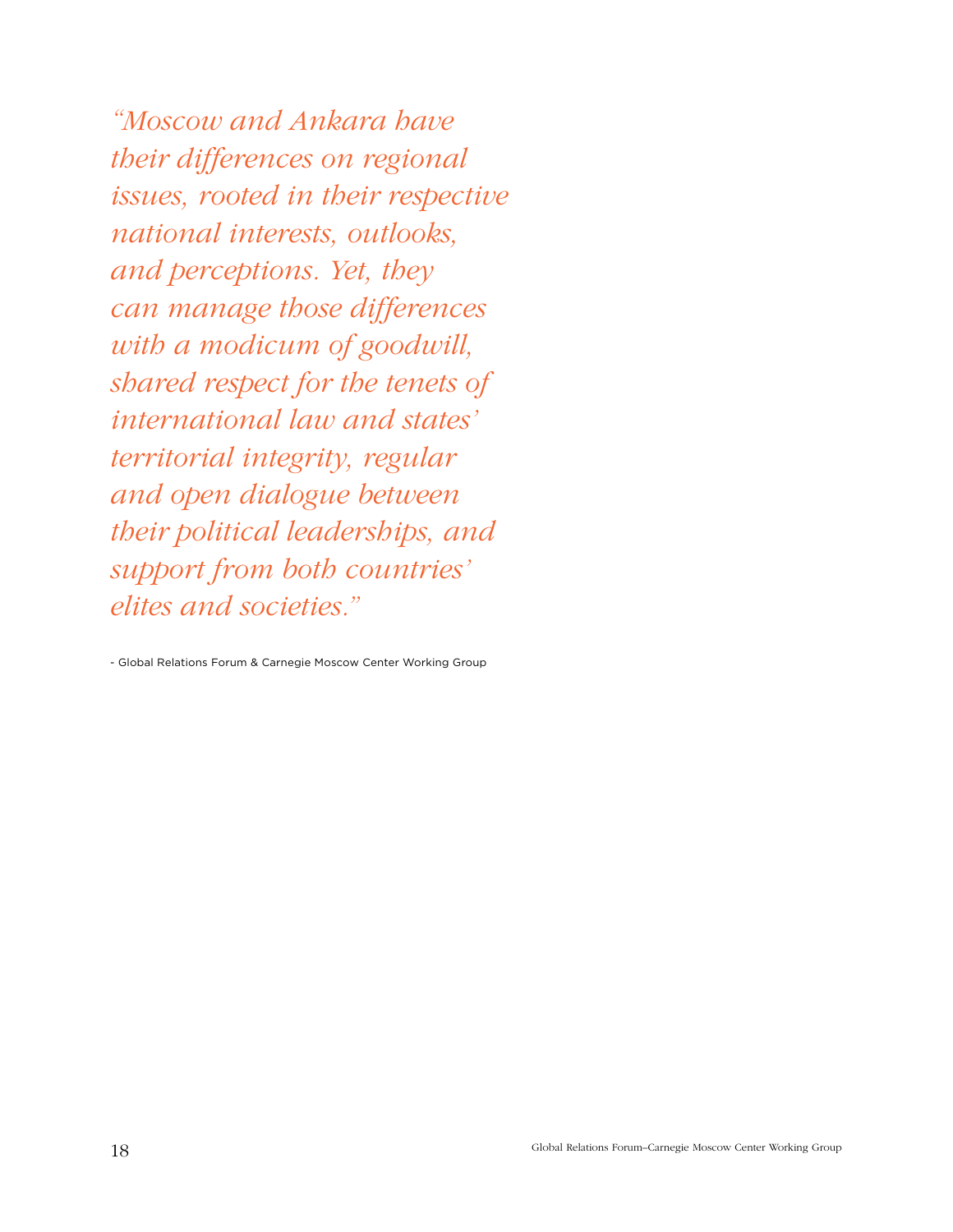# **Conclusion and Recommendations**

Having transformed their relations in the past two decades, Turkey and Russia now have the opportunity to further enhance their dialogue. At the same time, they could start contributing to prosperity and peace in their shared geography.

With the Cold War's ideological divide gone and some of the misperceptions of the early 1990s largely buried in the past, Ankara and Moscow could strive to build further trust in their relations and to explore pathways for a more functional future.

The regular political dialogue that has been established between Moscow and Ankara could be enhanced by deepening its intellectual foundations. Bilateral relations could gain further momentum through growing input from civil society institutions, universities, and interparliamentary and cultural exchanges. This would contribute to overcoming the burden of history, while cultivating new thinking, and even a new language in this process of a growing exchange between the two societies. Deepening such interactions will also help to generate a more robust and vibrant rationale for political cooperation. More empathy is needed at the formal level, as well as at the level of cultural and people-to-people exchanges between the two nations.

Fundamentally, Russia and Turkey have some significant commonality of interests that provide a setting conducive to further strengthening their dialogue and cooperation. They have common interests in enhancing economic revival and political stability in their shared geography. Both have reservations about foreign intervention, especially a military one, on this geography. Furthermore, it would not be an overstatement to say that they also hold common fears and even historical traumas. Opposing the spread of terrorism and extremism as a potential threat to their own stability and integrity is an essential part of their foreign engagements. For their neighboring regions, ensuring a secular future based on international rule of law remains crucial.

In a rapidly changing world with new emerging sources of threats and tensions, Turkey and Russia should put forth a major contribution to stability, peace, and prosperity in a wide geography spanning between the Balkans and Central Asia and Afghanistan and between North Africa and the Middle East and the South Caucasus. This vast geography is still embroiled in regional conflicts, upheavals, wars, revolutions, and political and economic turmoil.

What further necessitates the cooperation of Russia and Turkey is that they are two of the leading powers in this shared geography with significant resources. Both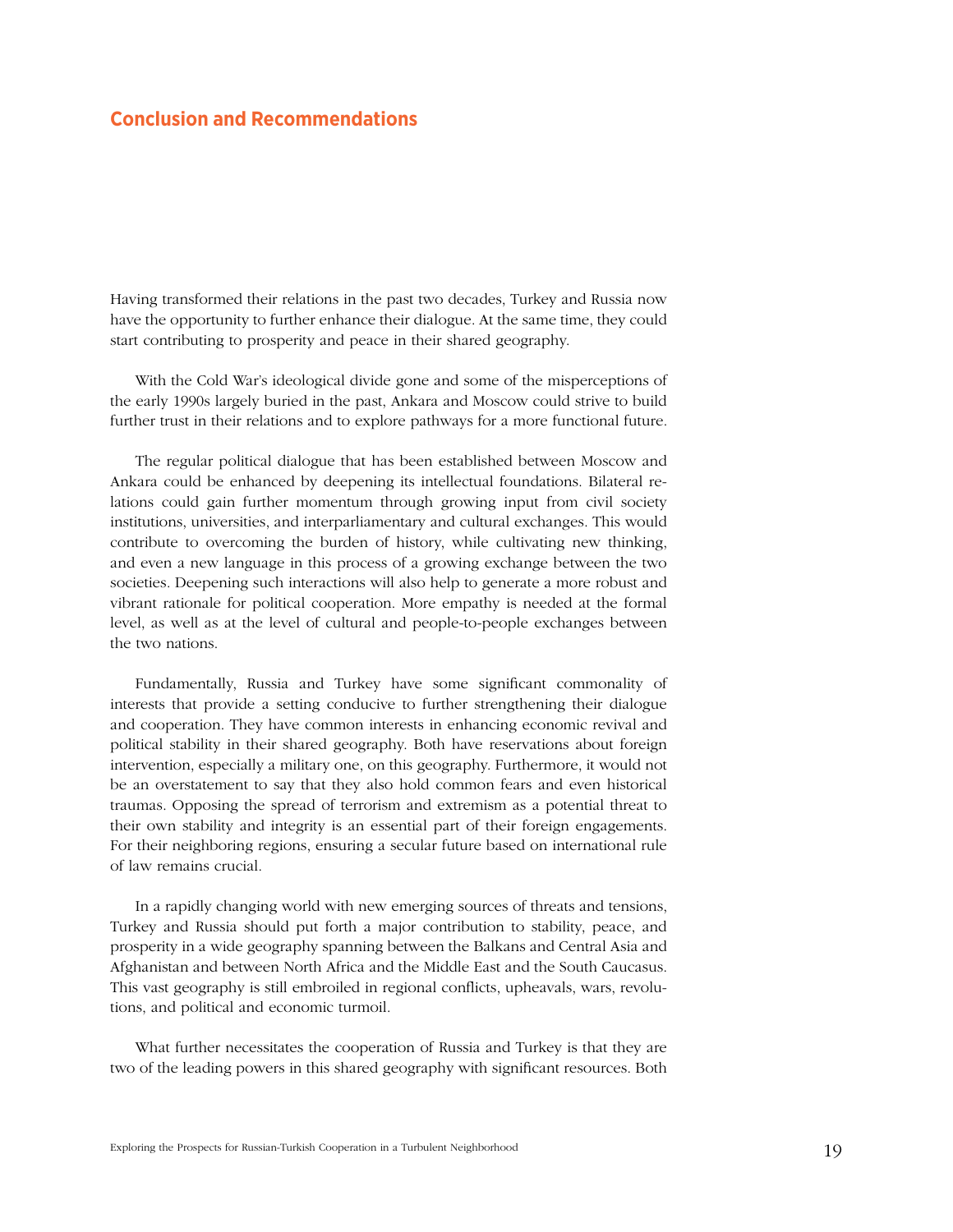possess historical, cultural, and economic ties with parts of this geography. Both should make use of their comparative advantages in the pursuit of resolving key issues in their neighborhood.

Importantly, through bilateral and multilateral efforts, Turkey and Russia have the capacity and the opportunity to contribute to multilateral initiatives to manage conflicts, bring peace, and enhance prosperity in a broad geography. As two regional powers, their joint efforts could be pivotal for addressing twenty-first century shocks, based on enhancing shared norms and values embodied by the UN Charter.

Joint efforts to contribute to regional prosperity could help minimize mutual misconceptions, establish realistic expectations, and build trust between the two nations. It could also enhance the resilience of bilateral relations to tackle future shocks both in the neighboring regions and internationally. Admittedly, this will not be a quick and easy process. It will require continuing the current political dialogue, while also deepening it to address new potential issues in the future.

This Working Group proposes the following set of policies and actions for Turkey and Russia to further their constructive role in their neighboring geography. Broken down by region, Turkey and Russia need to:

#### *The Middle East (to include the Arab Spring, the Israeli-Palestinian conflict, and Iran)*

- Continue to insulate their bilateral relations with respect to emerging tensions by not allowing their differences on, for example, Syria or Egypt, to damage their wider relationship.
- Resolutely oppose extremism and radicalism and seek to empower moderate forces interested in political modernization rather than conservation of the status quo.
- Recognize the urgent need to mitigate the humanitarian crisis in Syria, secure a cease-fire agreement, and provide relief services to all affected parties.
- Provide continued support for the sovereignty, national unity, and territorial integrity of Syria as the Geneva process unfolds, while encouraging the parties amenable to a political settlement through power sharing.
- Start developing practical proposals for international collaboration in the reconstruction of postconflict Syria.
- Coordinate their efforts aimed at countering the spread of terrorism and extremism through regular consultations, intelligence sharing, and economic means, cultivating secular development and prosperity in the region.
- Engage third parties in preventive diplomacy and conflict management in the region. Such initiatives could be developed for a range of issues, namely Iran and the Israeli-Palestinian conflict.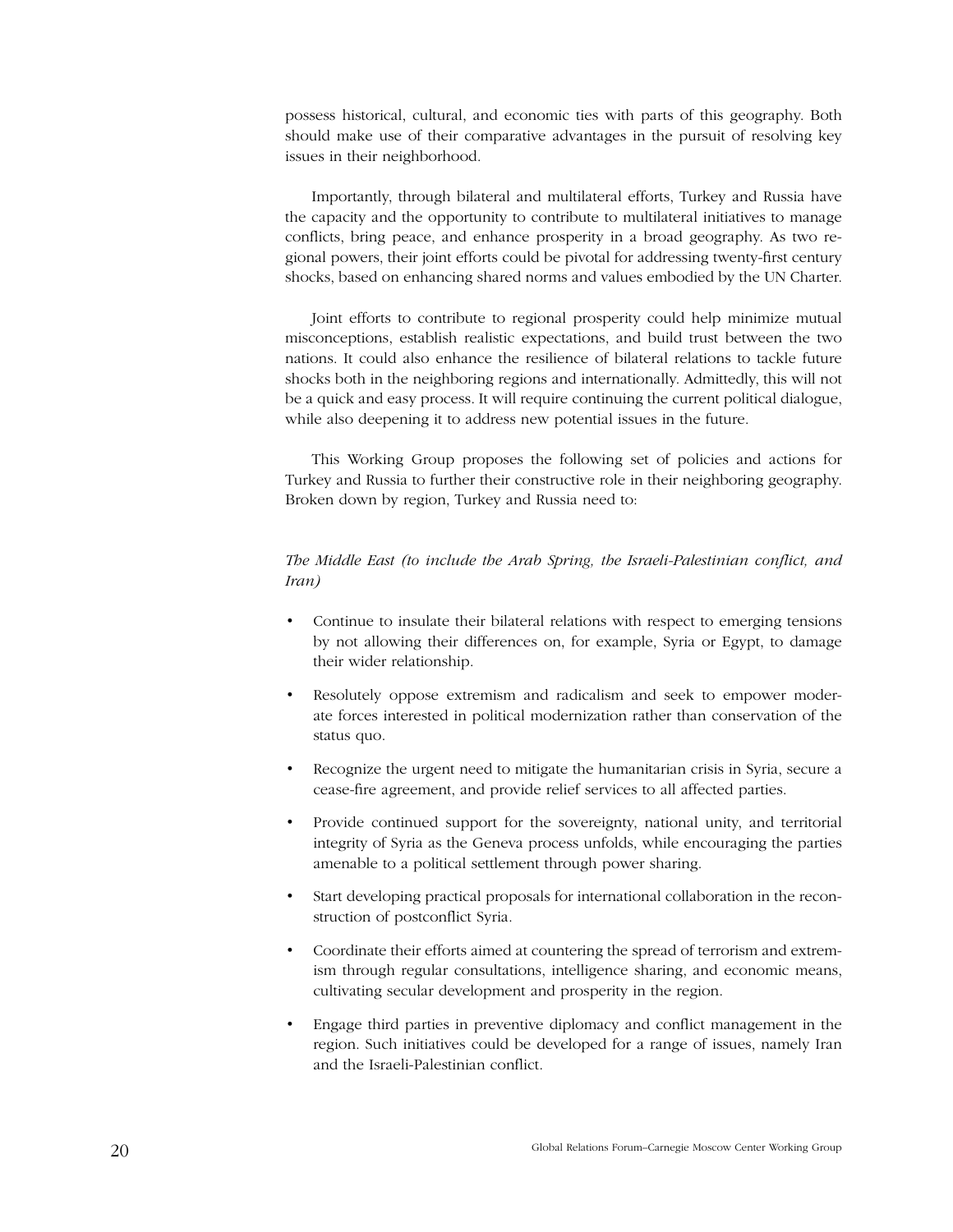- Engage each other more regularly in individual and multilateral efforts aimed at facilitating the resolution of the Israeli-Palestinian conflict. Russia should promote Turkey's inclusion in the activities of the Middle East Quartet.
- Continue their pursuit of a final resolution on Iran's nuclear issue whereby Iran maintains its right to develop a peaceful nuclear program but does not become a nuclear weapon state.
- Lead international efforts to establish a reliable nonproliferation regime in the Middle East beyond Iran and come up with comprehensive proposals for the peaceful development of nuclear energy programs in the region.
- Be prepared to play a constructive role in the reintegration of Iran into the world economy, should the nuclear stalemate be finally overcome.
- Find a way to collaborate in Iraq. They also need to consider holding consultations on the geopolitical landscape of the Middle East.

## *Afghanistan and Central Asia*

- Cooperate in rebuilding Afghanistan by providing assistance in strengthening its institutions, personnel training, and joint infrastructure projects to ensure its future stability.
- Use their leverage in a constructive manner for the prosperity and stability of the countries in Central Asia and Afghanistan, as the long-term interests of both Turkey and Russia will benefit from the growing integration of the region with the rest of the world (including their increasingly diversified relations with external powers).
- Consult more regularly and enhance their cooperation in the region through multilateral and well-coordinated efforts with Afghanistan, Iran, and the Central Asian republics to counter extremism, terrorist threats, and drug trafficking in the region.

#### *The South Caucasus*

- Utilize their leverage over Azerbaijan and Armenia to ensure that a new outbreak of hostilities does not occur.
- Recognize that maintaining the status quo over Nagorno-Karabakh with regard to the Azerbaijani-Armenian conflict has a detrimental impact for building a prosperous and stable region.
- Coordinate their efforts to move Baku and Yerevan toward reciprocal and gradual steps leading to reducing their deep mistrust and offering a path to eventual conflict resolution in Nagorno-Karabakh.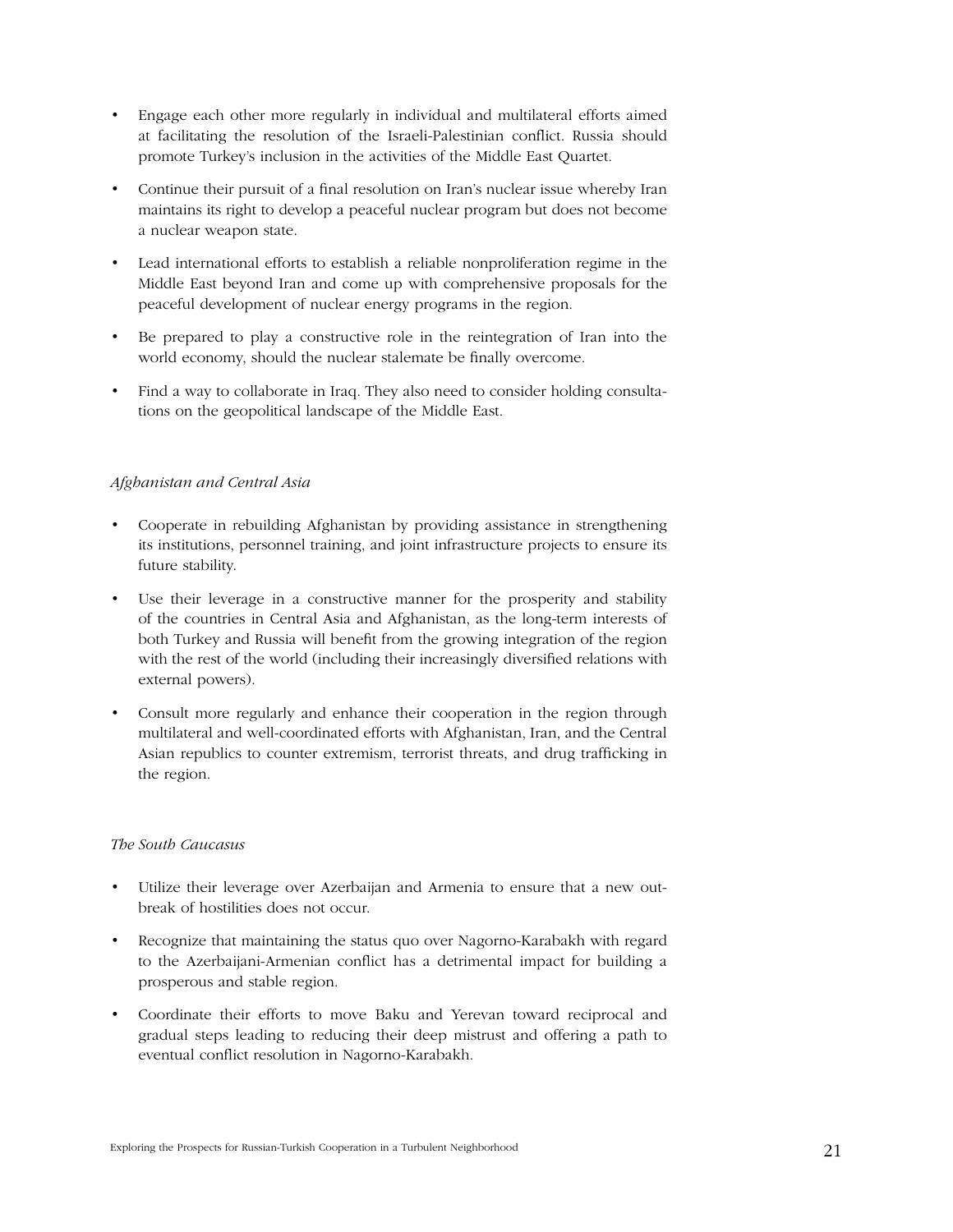- Use their influence to help maintain regular top-level contacts between Armenia and Azerbaijan and increase their productiveness.
- Initiate steps toward multilateral security and stability dialogue across the entire South Caucasus region, including through existing initiatives that appear promising, such as the Caucasus Stability and Cooperation Platform.
- Translate their economic power into joint projects in areas such as railways, roads, and other infrastructure development of adjoining countries in the South Caucasus to build a more prosperous and stable region, and link Russia and Turkey via that region.
- Play leading roles in reenergizing the Black Sea Economic Cooperation, which remains a potentially useful platform for multilateral cooperation. As two major economic, political, and security players in the area, Russia and Turkey can do a lot to enhance stability, prosperity, and security in the region where, historically, they used to be rivals.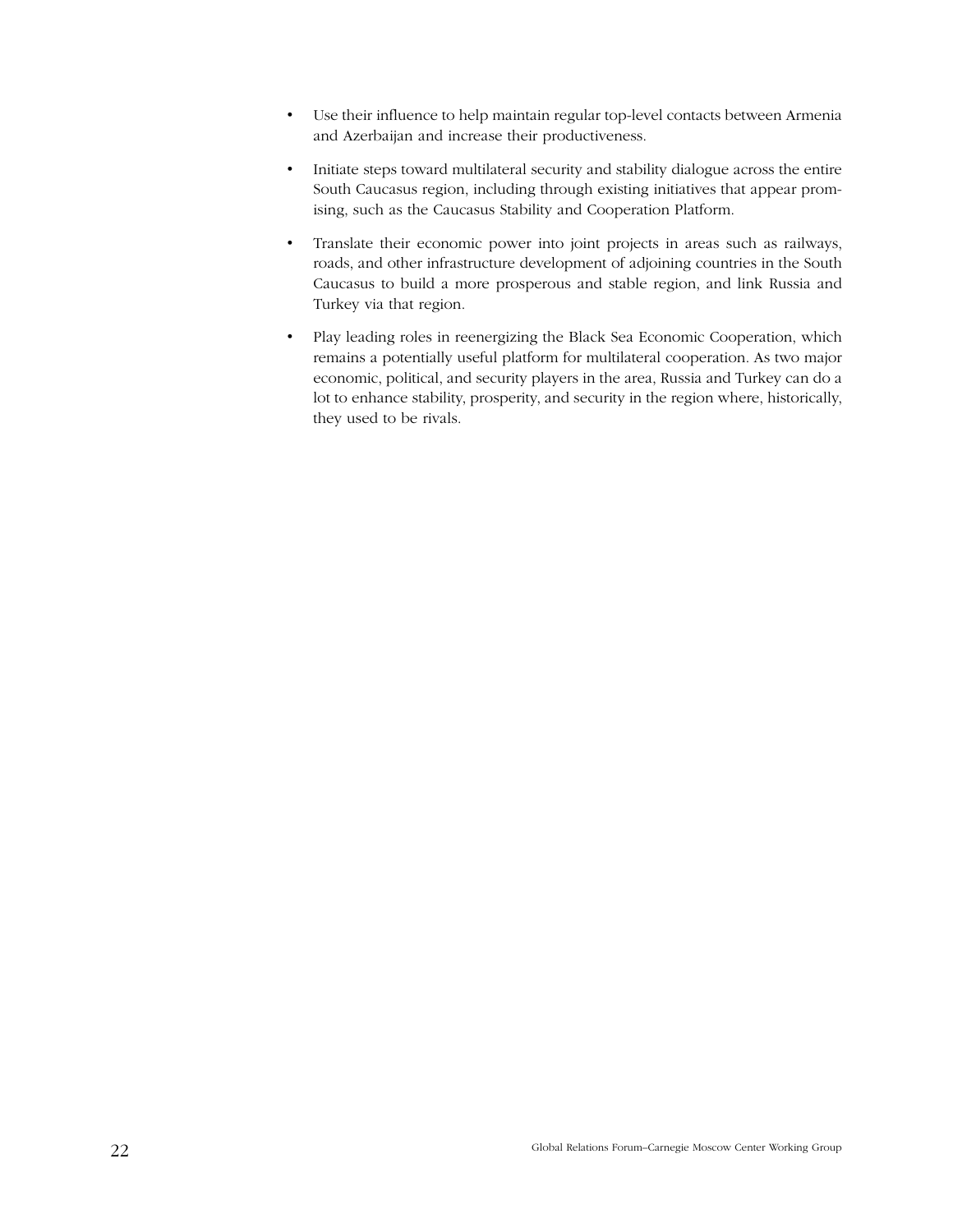